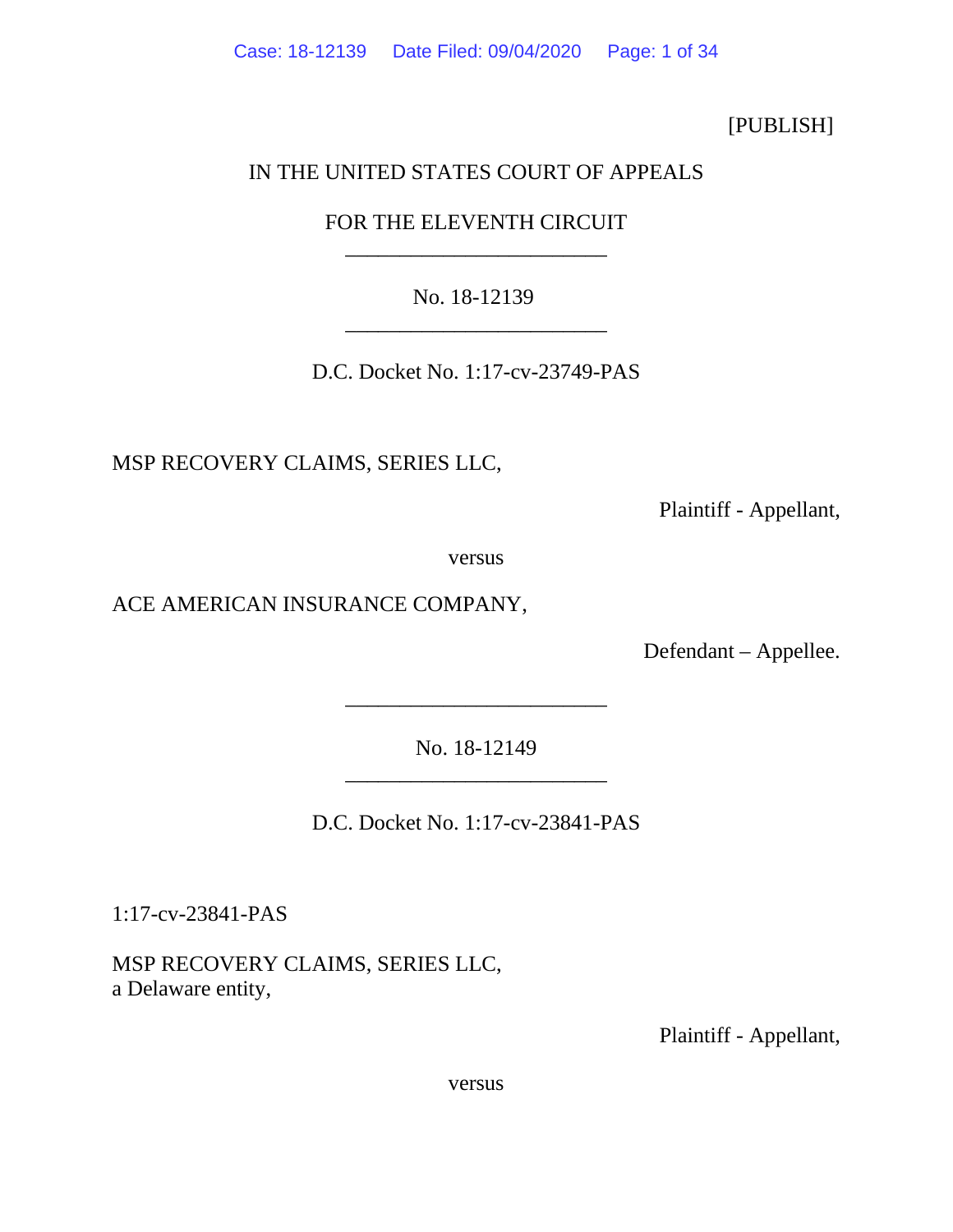\_\_\_\_\_\_\_\_\_\_\_\_\_\_\_\_\_\_\_\_\_\_\_\_\_\_\_\_\_\_\_\_\_\_\_\_\_\_\_\_\_\_\_\_\_\_\_\_\_\_\_\_\_\_\_\_\_\_\_\_\_\_\_\_\_\_

# AUTO-OWNERS INSURANCE COMPANY, a foreign profit corporation,

Defendants - Appellees,

1:17-cv-24066-PAS

\_\_\_\_\_\_\_\_\_\_\_\_\_\_\_\_\_\_\_\_

MSP RECOVERY CLAIMS, SERIES LLC, a Delaware entity,

Plaintiff - Appellant,

versus

 $\overline{\phantom{a}}$  , and the contribution of the contribution of the contribution of the contribution of the contribution of the contribution of the contribution of the contribution of the contribution of the contribution of the

OWNERS INSURANCE COMPANY, a foreign profit corporation,

Defendant - Appellee.

1:17-CV-24068-PAS

\_\_\_\_\_\_\_\_\_\_\_\_\_\_\_\_\_\_\_\_

MSP RECOVERY CLAIMS, SERIES LLC, a Delaware entity,

Plaintiff - Appellant,

versus

 $\overline{a}$  , and the contribution of the contribution of the contribution of the contribution of the contribution of the contribution of the contribution of the contribution of the contribution of the contribution of the co

SOUTHERN-OWNERS INSURANCE COMPANY, a foreign profit corporation,

Defendant - Appellee.

1:17-cv-24069-PAS

\_\_\_\_\_\_\_\_\_\_\_\_\_\_\_\_\_\_\_\_

MSP RECOVERY CLAIMS, SERIES LLC,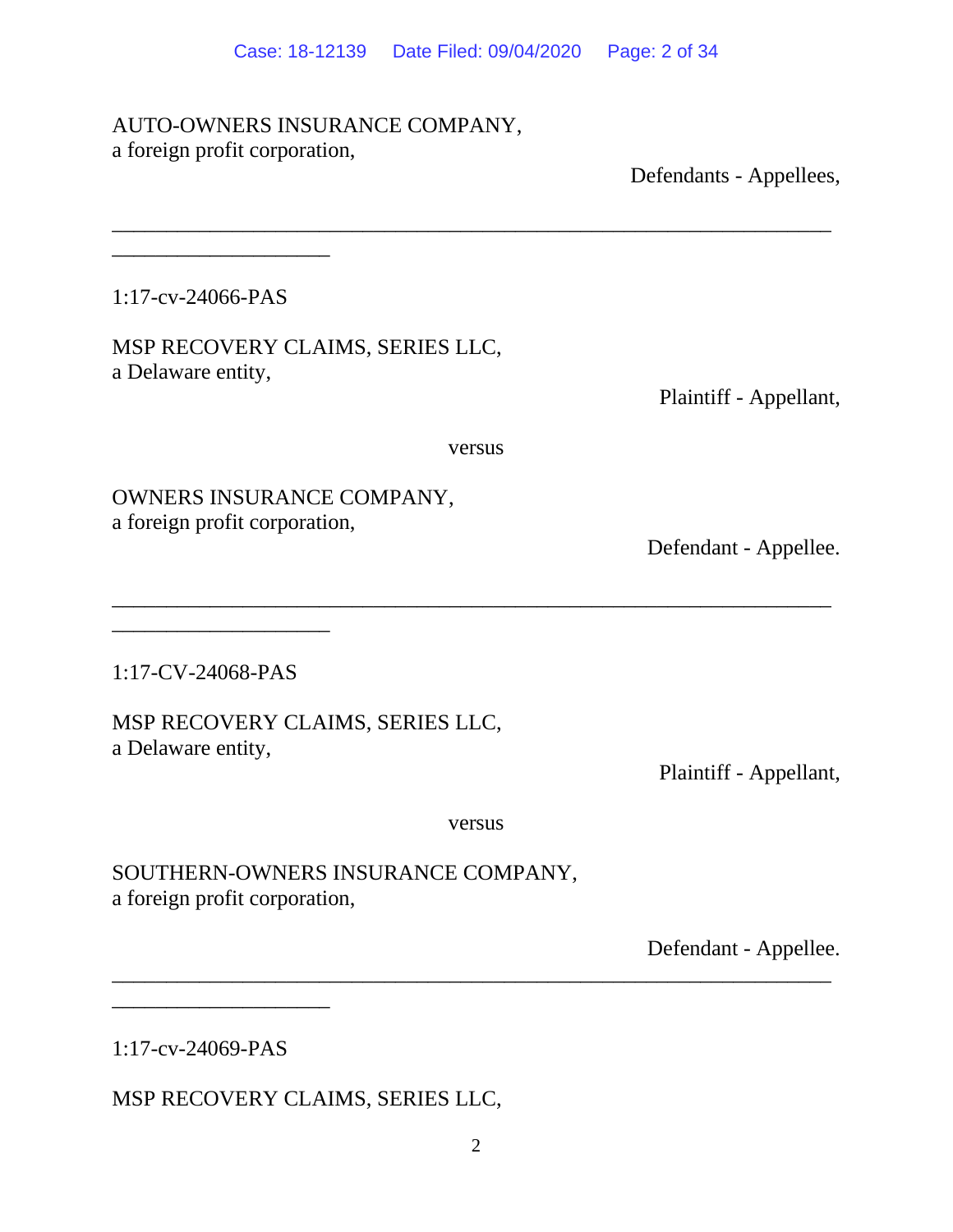a Delaware entity,

Plaintiff - Appellant,

versus

AUTO-OWNERS INSURANCE COMPANY, a foreign profit corporation,

Defendant - Appellee.

No. 18-13049 \_\_\_\_\_\_\_\_\_\_\_\_\_\_\_\_\_\_\_\_\_\_\_\_

\_\_\_\_\_\_\_\_\_\_\_\_\_\_\_\_\_\_\_\_\_\_\_\_

D.C. Docket No. 1:17-cv-23628-KMW

MSP RECOVERY CLAIMS, SERIES LLC, a Delaware entity,

Plaintiff - Appellant,

versus

TRAVELERS CASUALTY AND SURETY COMPANY, a foreign profit corporation,

Defendant - Appellee.

No. 18-13312

 $\mathcal{L}_\text{max}$  , where  $\mathcal{L}_\text{max}$ 

\_\_\_\_\_\_\_\_\_\_\_\_\_\_\_\_\_\_\_\_\_\_\_\_

D.C. Docket No. 1:17-cv-22539-KMW

MSPA CLAIMS 1, LLC, a Florida profit corporation,

Plaintiff - Appellant,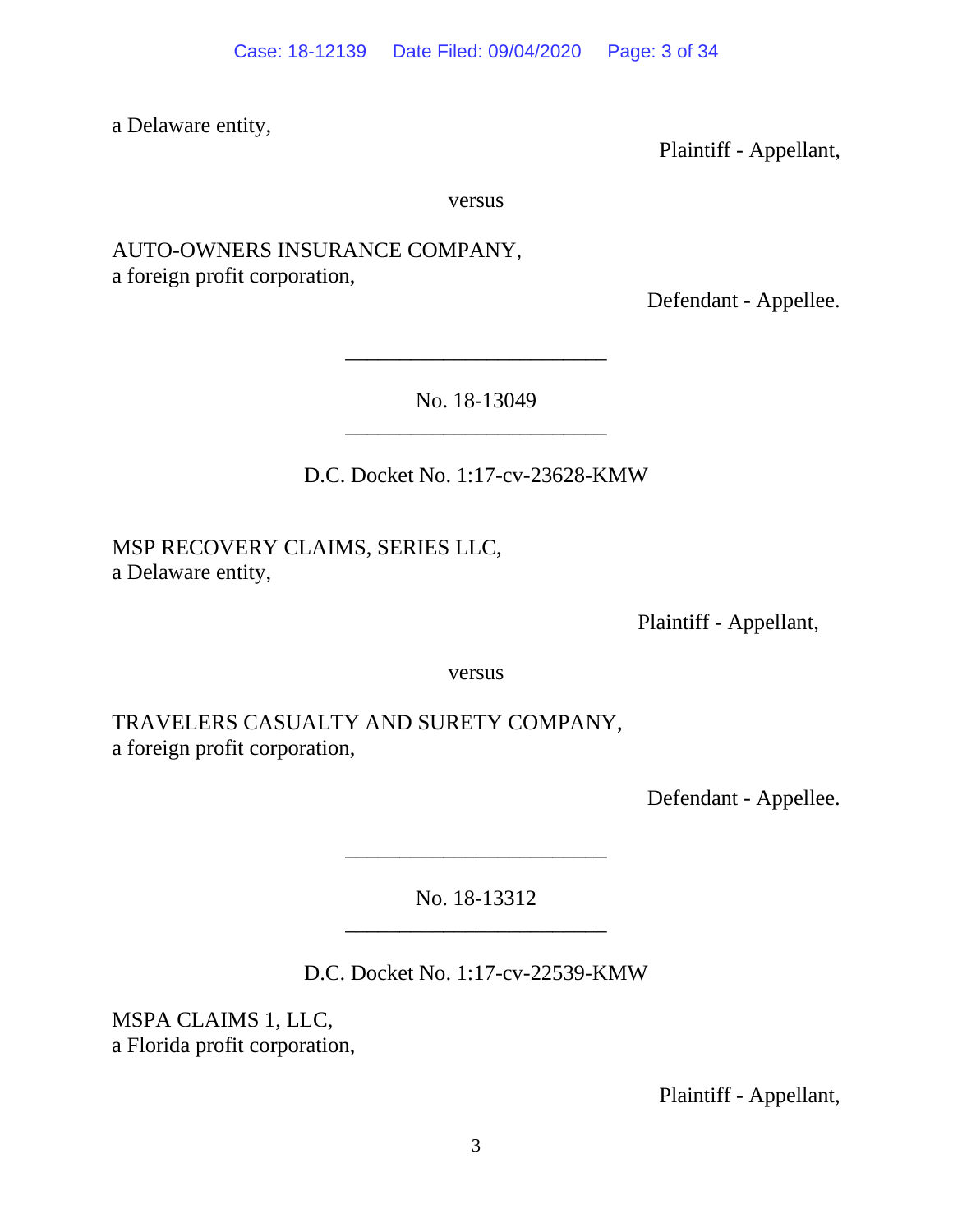versus

# LIBERTY MUTUAL FIRE INSURANCE COMPANY, a Foreign profit corporation,

Defendant - Appellee.

Appeals from the United States District Court for the Southern District of Florida

\_\_\_\_\_\_\_\_\_\_\_\_\_\_\_\_\_\_\_\_\_\_\_\_

\_\_\_\_\_\_\_\_\_\_\_\_\_\_\_\_\_\_\_\_\_\_\_\_

(September 4, 2020)

Before JORDAN, JILL PRYOR, and WALKER,<sup>\*</sup> Circuit Judges.

WALKER, Circuit Judge:

MSP Recovery Claims, Series LLC (MSPRC), and MSPA Claims 1, LLC (MSPA), collection agencies and Plaintiffs here, appeal from dismissals with prejudice of their claims against ACE American Insurance Company, Auto-Owners Insurance Company, Southern-Owners Insurance Company, Owners Insurance Company, Travelers Casualty and Surety Company, and Liberty Mutual Fire Insurance Company (collectively, Defendants). Plaintiffs sought double damages against Defendants under the Medicare Secondary Payer Act. Plaintiffs alleged that actors within the Medicare Advantage system, including Medicare Advantage

<span id="page-3-0"></span><sup>∗</sup> The Honorable John M. Walker, Jr., Circuit Judge for the United States Court of Appeals for the Second Circuit, sitting by designation.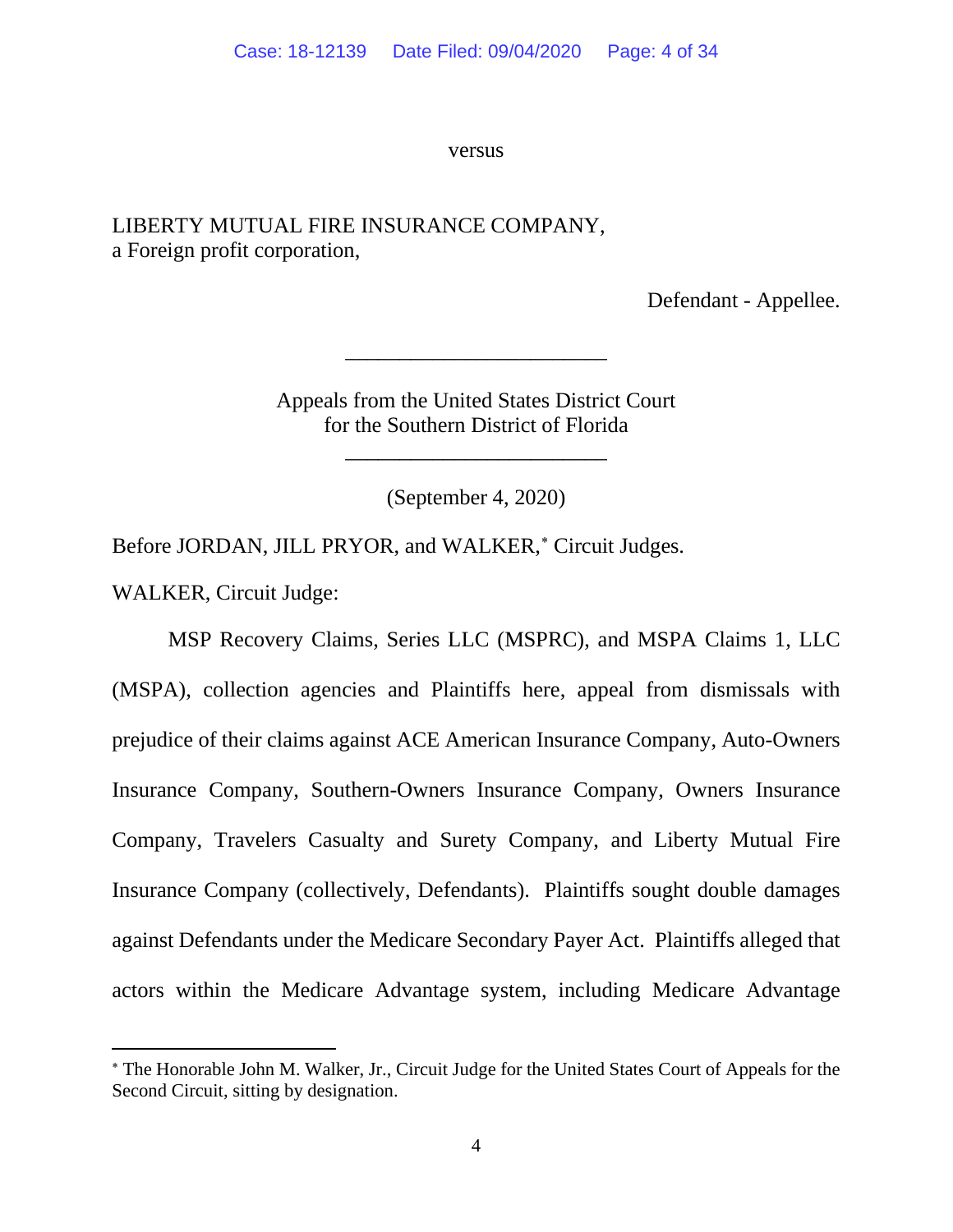Organizations (MAOs) and various "downstream actors" that contracted with MAOs, had assigned their Medicare Secondary Payer Act claims to Plaintiffs for collection. The district court dismissed Plaintiffs' cases, now consolidated on appeal, after finding that (1) some of Plaintiffs' alleged assignments, including those from MAOs, were invalid and (2) Plaintiffs' downstream-actor assignors fell outside the ambit of the Medicare Secondary Payer Act's private right of action and thus could not confer statutory standing on Plaintiffs through an assignment. On appeal, Plaintiffs primarily argue that their downstream-actor assignors could access the private right of action and had rights to assign under the Medicare Secondary Payer Act. MSPRC individually argues that the district court erred in dismissing its claims based on an alleged assignment from an MAO with prejudice because dismissals based on defects in an assignment are not decisions on the merits and must be entered without prejudice. And MSPA argues that all of its assignments were valid. We agree with Plaintiffs on all issues.

Accordingly, we VACATE the dismissals of Plaintiffs' claims based on assignments from downstream actors, REMAND those claims for further proceedings consistent with this opinion, and MODIFY the dismissals of MSPRC's claims based on its alleged assignment from an MAO to be without prejudice.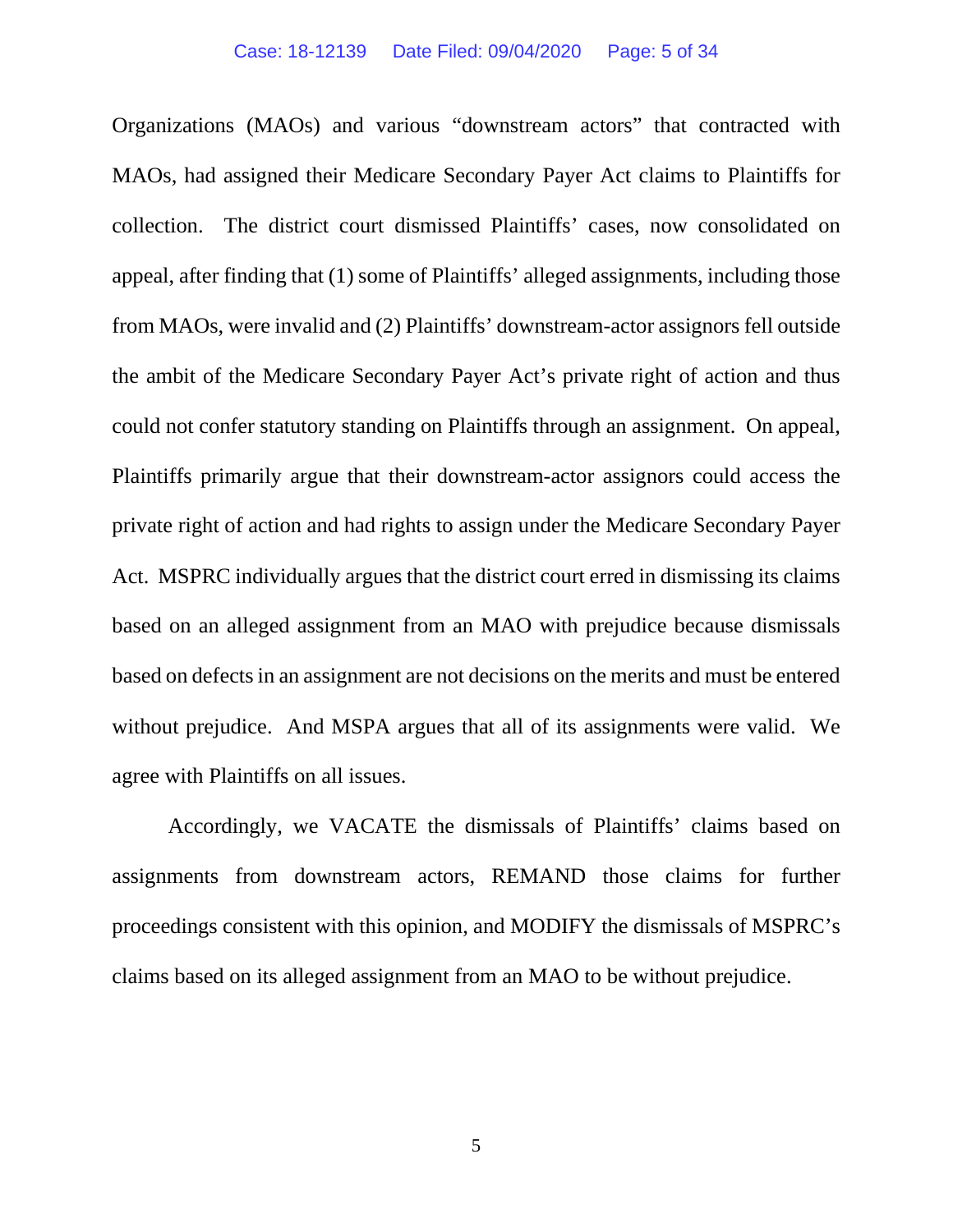**I**

Plaintiffs are collection agencies that specialize in recovering funds on behalf of various actors in the Medicare Advantage system. By way of background, the Medicare Advantage system is a public-private health insurance system that runs parallel to Medicare. The Medicare Advantage system allows Medicare beneficiaries to opt into private health insurance plans offered by Medicare Advantage Organizations (MAOs) that provide coverage in excess of the coverage provided by Medicare. To operate more nimbly and to better compete with Medicare, some MAOs contract with smaller organizations, like independent physician associations, that have closer connections to local healthcare providers. These smaller organizations, or "downstream" actors, are also a part of the Medicare Advantage system and are central to the present case.

Plaintiffs' primary tool for recovering funds is the Medicare Secondary Payer Act. Generally speaking, the Act established that Medicare—and, as an extension of Medicare, the Medicare Advantage system—should not bear the costs of medical procedures that are already covered by a "primary payer," or other insurer such as a provider of workers' compensation insurance or automobile insurance. (Plaintiffs allege that Defendants are all primary payers.) Under the Act, Medicare and MAOs still can, as a stopgap measure, make a "conditional payment" to cover their beneficiaries' medical bills when the primary payer "cannot reasonably be expected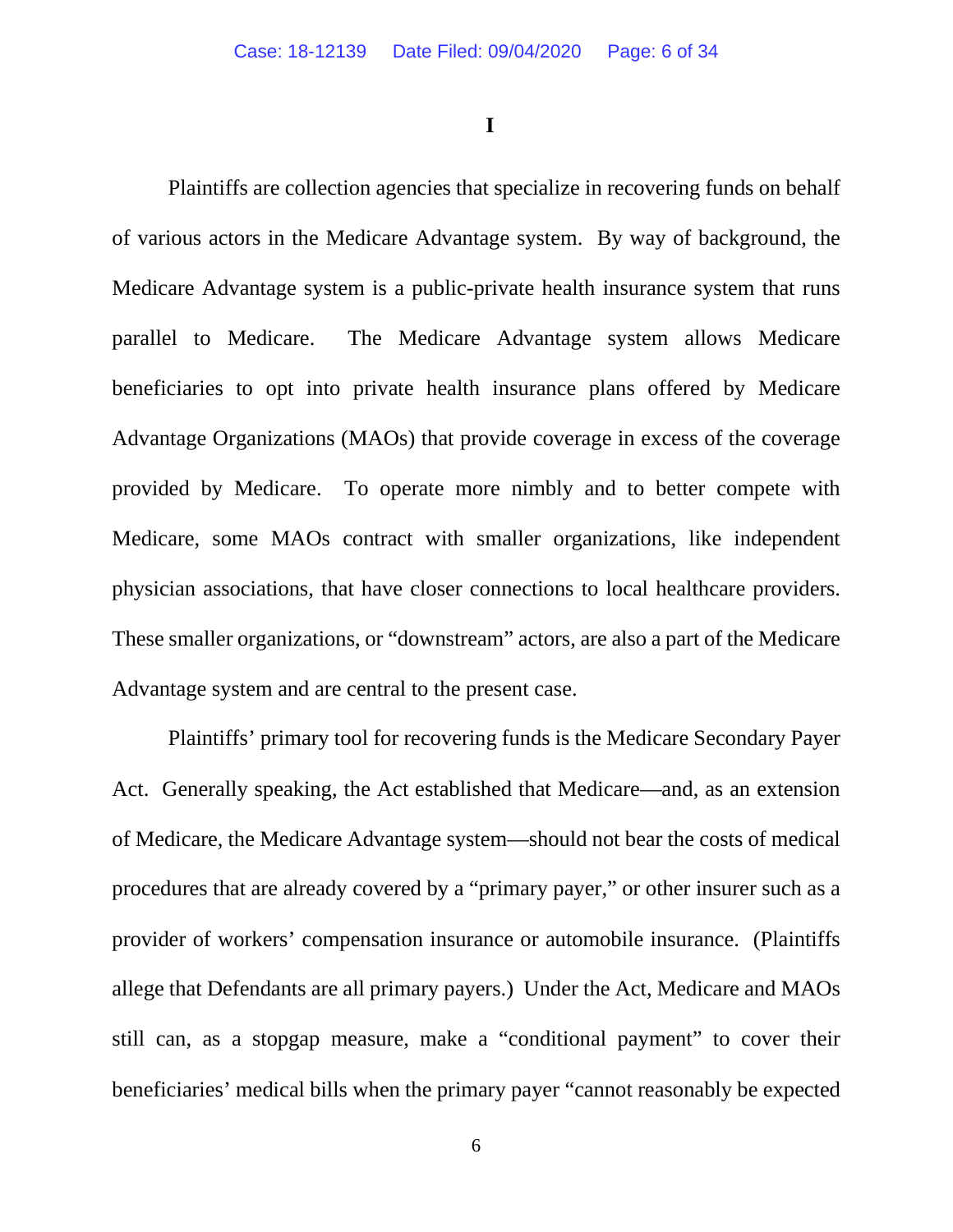to make payment with respect to such item or service promptly." 42 U.S.C. §§ 1395y(b)(2)(B)(i), 1395w-22(a)(4). If Medicare or an MAO has made a conditional payment, and the primary payer's "responsibility for such payment" has been "demonstrated," as by a judgment or settlement agreement, the primary payer is obligated to reimburse Medicare or the MAO within 60 days. 42 U.S.C. §§ 1395y(b)(2)(B)(ii), 1395w-22(a)(4). When a primary payer fails to do so, Medicare can seek "double damages," or twice the amount of the conditional payment, from the primary payer under the Medicare Secondary Payer Act's right of action for the government at 42 U.S.C. § 1395y(b)(2)(B)(iii). In *Humana Med. Plan v. Western Heritage Insurance Co.*, this circuit held that MAOs (and their assignees) likewise can seek double damages under 42 U.S.C. § 1395y(b)(3)(A), the Medicare Secondary Payer Act's private right of action. 832 F.3d 1229 (11th Cir. 2016). *Humana* and this circuit's other case law to date, however, are silent on whether downstream actors that contract with MAOs, and in effect make conditional payments pursuant to those contracts, can seek double damages under the Act's private right of action.

Here, Plaintiff MSPRC alleged that it held an assignment of Medicare Secondary Payer Act claims against several of the defendants from an MAO. And both Plaintiffs alleged that they held assignments of claims against others of the defendants from various contractors of MAOs. Plaintiffs alleged that these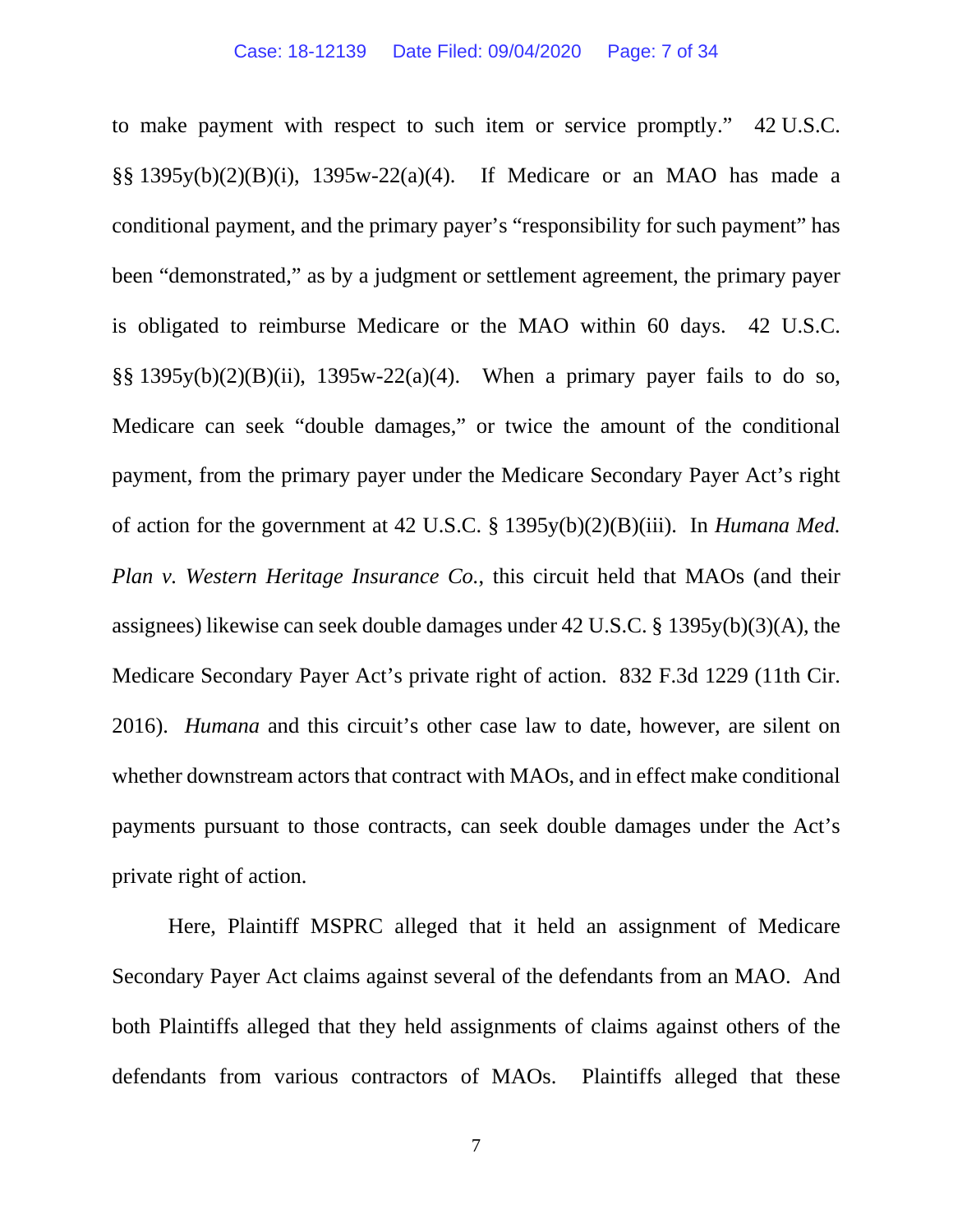#### Case: 18-12139 Date Filed: 09/04/2020 Page: 8 of 34

downstream assignors had contracted with MAOs to fully cover beneficiaries' costs in exchange for a set capitation fee. Pursuant to these contracts, Plaintiffs' downstream actors allegedly directly made conditional payments for MAOs or reimbursed MAOs for their conditional payments.

The following took place before the district court:

# A. ACE Claims

As is relevant to this appeal, MSPRC presented two representative claims in its case for reimbursement against ACE American Insurance Company (ACE). These claims were for medical expenses that MSPRC alleged were directly charged to and paid by Hygea and Health Care Advisor Services, management services organizations that contract with MAOs to assist in providing healthcare and administrative services to beneficiaries. MSPRC's third amended complaint alleged that these downstream actors, pursuant to their contracts with MAOs, "made conditional payments on behalf of [beneficiaries] to cover accident-related expenses" that should have been covered by ACE as the primary payer. *ACE* D.E. 36 at 2.

The district court (Patricia A. Seitz, *J*.) dismissed MSPRC's claims against ACE after concluding that non-MAO downstream actors, like Hygea and Health Care Advisor Services, cannot access the Medicare Secondary Payer Act's private right of action that allows MAOs to seek double damages. *MSP Recovery Claims,* 

8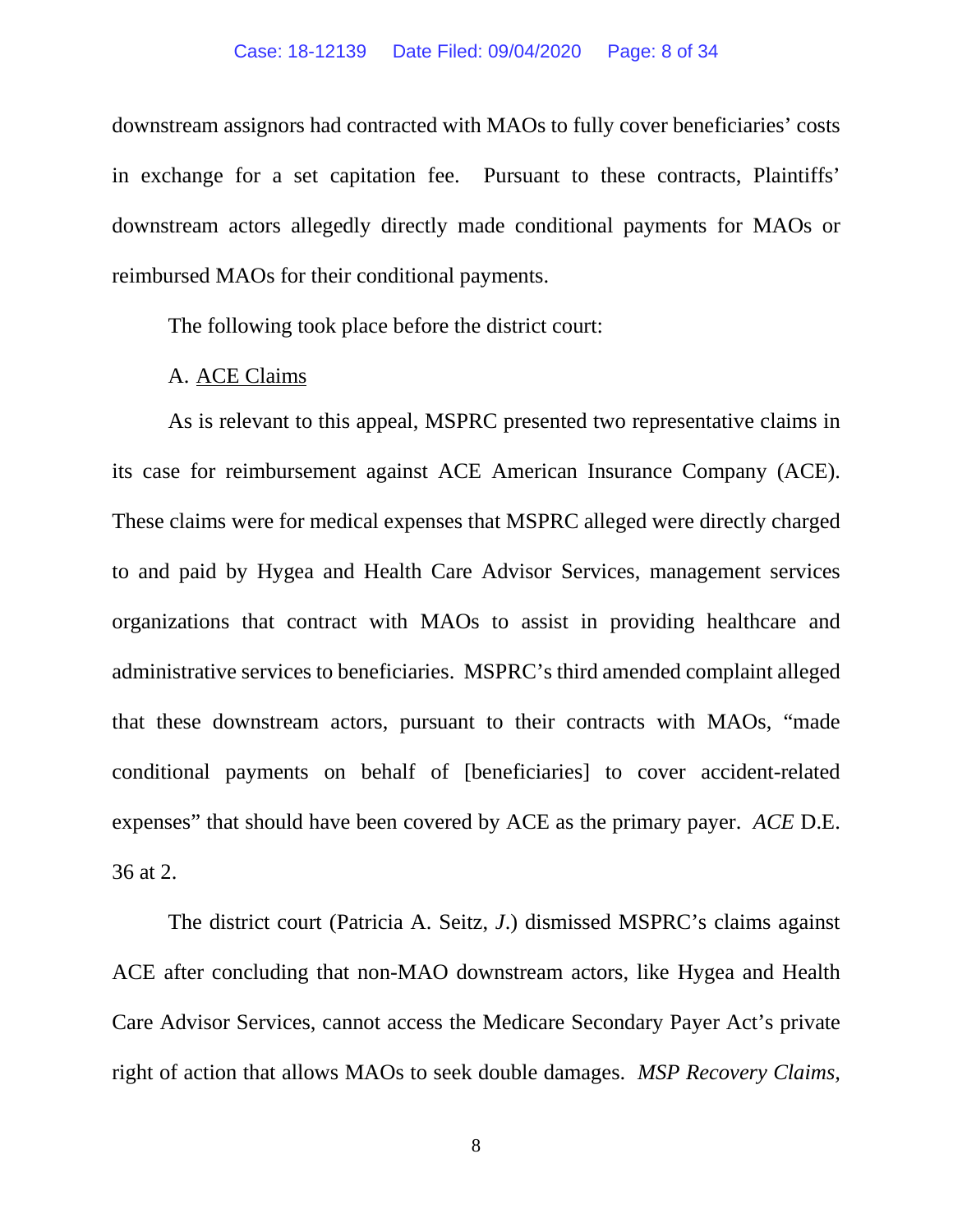*Series LLC v. ACE Am. Ins. Co.*, No. 17-cv-23749, 2018 WL 1547600, at \*8 (S.D. Fla. Mar. 9, 2018). Having allowed MSPRC to amend its complaint numerous times, the district court entered its dismissal with prejudice.

# B. Auto-Owners Claims

MSPRC presented five representative claims for reimbursement in its case against Auto-Owners Insurance Company, Southern-Owners Insurance Company, and Owners Insurance Company (collectively, Auto-Owners). These claims were for medical expenses allegedly paid by Health First Administrative Plans, Inc. (HFAP) and Verimed IPA, LLC (Verimed).

MSPRC alleged that HFAP is an MAO, even though Health First Health Plans, Inc. (Health First), a related company that is not HFAP, contracted directly with Medicare to be a part of the Medicare Advantage system. In support of its allegation, MSPRC submitted an affidavit from Michael Keeler, the Chief Operating Officer of both HFAP and Health First. The Keeler affidavit explained that "HFAP had and continues to have authority to manage and act on behalf of Health First Health Plan, Inc. with respect to all financial assets, including the Assigned Claims." *Auto-Owners* D.E. 60-1 at 1. It further explained that "HFAP, on behalf of Health First Health Plans, Inc., entered into a Recovery Agreement . . . whereby HFAP assigned to MSP Recovery all right, title, interest in and ownership of the Assigned Claims." *Id*. The affidavit included an agreement between HFAP and Health First,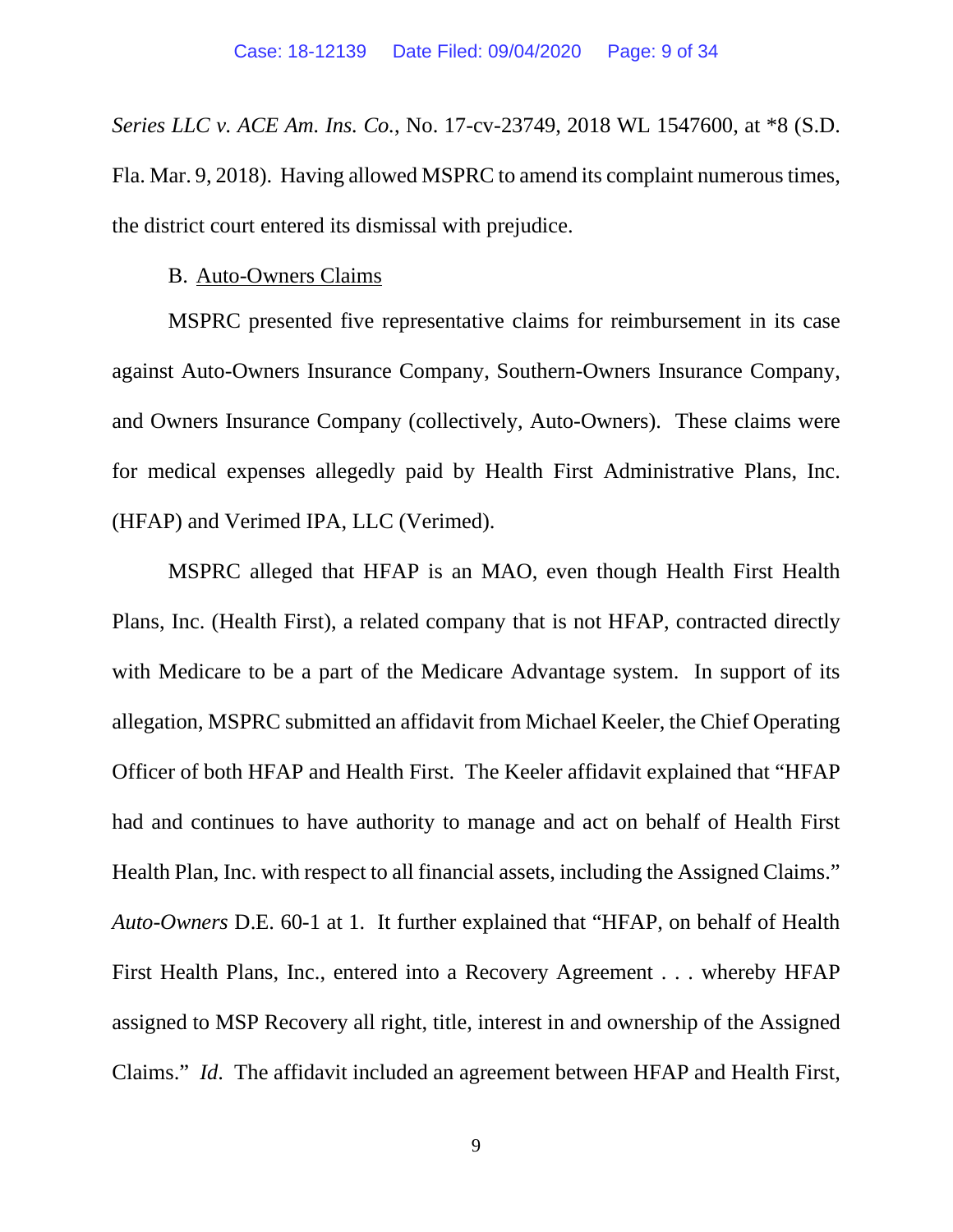#### Case: 18-12139 Date Filed: 09/04/2020 Page: 10 of 34

which shows that the two companies have the same parent company, that HFAP "shall act as the general, administrative and financial manager" of Health First, that HFAP shall engage in "oversight with respect to the management of the assets of" Health First, that HFAP has the authority to deposit Health First funds and make payments on behalf of Health First, and that HFAP shall provide Health First with "[c]onsultation and assistance with . . . legal affairs" and with "risk management and compliance" services, as reasonably required. *Id*. at 4–5.

Verimed is an independent physician association that serves as an intermediary between an MAO and medical service providers. MSPRC alleged that Verimed, under its contract with its MAO, "is required to completely pay for whatever accident-related medical expenses are incurred" by a beneficiary. *Auto-Owners* D.E. 48 at 11. As described, Verimed reimbursed its MAO for conditional payments. *Id*. at 22 ("[The MAO] paid \$155.68 for the accident-related expenses and, pursuant to their arrangement, required Verimed to fully reimburse and pay for those medical expenses.").

The district court (Patricia A. Seitz, *J*.) dismissed MSPRC's claims against Auto-Owners after determining that HFAP was not an MAO, that MSPRC did not hold any assignments from an MAO, and that non-MAOs like HFAP and Verimed cannot access or assign a claim under the Medicare Secondary Payer Act's private right of action. *MSP Recovery Claims, Series LLC v. Auto-Owners Ins. Co.*, Nos.

10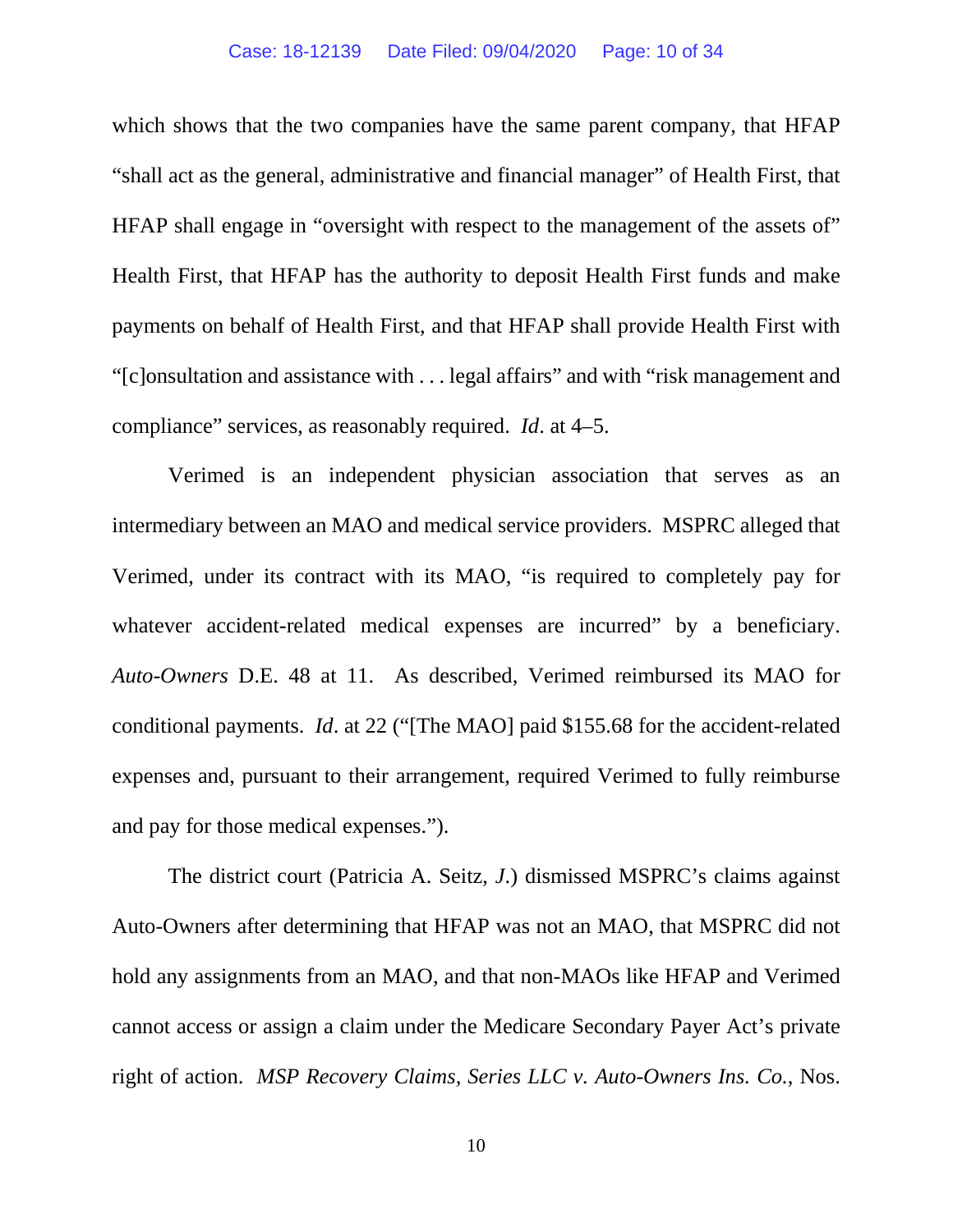17-cv-23841, 17-cv-24069, 17-cv-24066, & 17-cv-24068, 2018 WL 1953861, at \*6 (S.D. Fla. Apr. 25, 2018). Having allowed MSPRC to amend its complaint numerous times, the district court entered its dismissal with prejudice.

## C. Travelers Claims

MSPRC did not present any representative claims in its case for reimbursement against Travelers Casualty and Surety Company (Travelers). Instead, it alleged that it "holds, and otherwise owns the rights and interests to, claims that have been processed for items and/or services pertaining to Medicare Beneficiaries for which the Defendant is the primary payer." *Travelers* D.E. 20 at 12. MSPRC made this allegation on the basis that Travelers had "reported some or all of [its] cases to [an agency within the Department of Health and Human Services] admitting it has primary payer responsibility." *Id*. MSPRC asserted that, pursuant to the Health Insurance Portability and Accountability Act (HIPAA), the names of the beneficiaries and their corresponding MAOs could be provided to Travelers "upon execution of a qualified protective order." *Id*. at 11 n.8.

MSPRC later indicated that its claims regarded medical expenses paid by HFAP, which it alleged was an MAO. *See MSP Recovery Claims, Series LLC v. Travelers Cas. and Sur. Co.*, No. 17-23628, 2018 WL 3599360, at \*3 (S.D. Fla. June 21, 2018). MSPRC submitted the same Keeler affidavit that was submitted in the Auto-Owners case. Citing the opinion dismissing MSPRC's claim against

11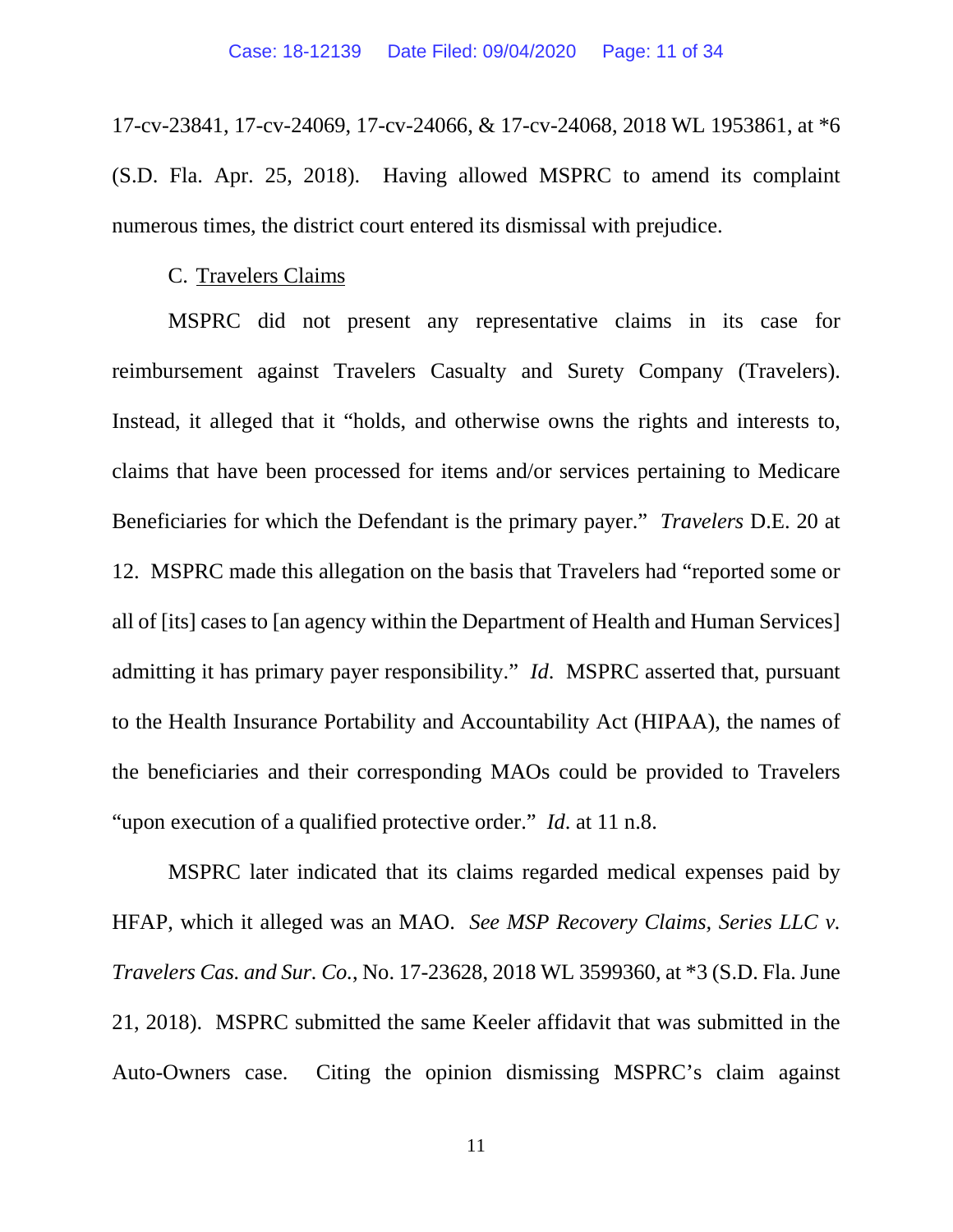Auto-Owners, the district court (Kathleen M. Williams, *J*.) found that HFAP was not an MAO, that MSPRC did not hold any assignments from an MAO, and that HFAP categorically could not access the Medicare Secondary Payer Act's private right of action. *Id*. at \*4. Here, too, the district court dismissed MSPRC's claims against Travelers with prejudice.

### D. Liberty Claims

As is relevant on appeal, MSPA presented two representative claims in its case against Liberty Mutual Fire Insurance Company (Liberty). These claims regarded medical expenses allegedly paid by Florida Healthcare Plus (FHCP) and the Interamerican Medical Center Group, LLC (IMC).

In its third amended complaint, MSPA alleged that FHCP "made conditional payments" that should have been reimbursed by Liberty. *Liberty* D.E. 49 at 5. MSPA dropped its allegation that FHCP was an MAO, instead arguing that, "[i]n addition to MAOs, first-tier and downstream entities also suffer damages." *Id*. at 21. On April 15, 2014, FHCP executed a contract with La Ley Recovery that conveyed to the latter FHCP's right "to recover costs already paid" for beneficiaries from the appropriate primary payers. *Liberty* D.E. 49-8 at 2. In exchange, La Ley Recovery would provide FHCP with 50% of the claims collected. The term of the contract was for one year, with an automatic renewal for an additional year. The contract empowered La Ley Recovery to "assign the Agreement in whole or in part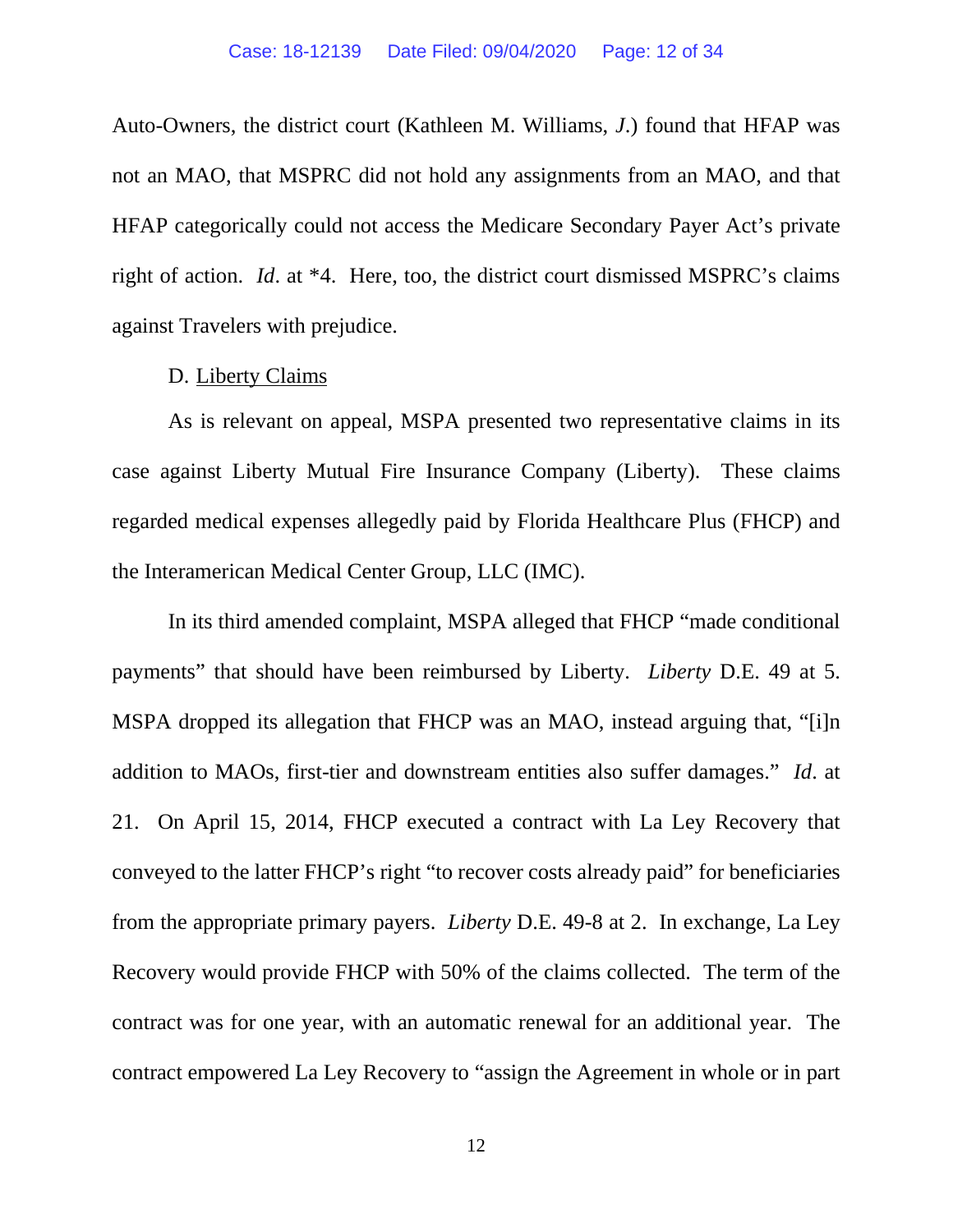but the assignee must be approved by [FHCP]." *Id*. at 3. La Ley Recovery then assigned the rights it had acquired to MSPA. In its third amended complaint, MSPA alleged that FHCP approved the assignment. *Liberty* D.E. 49 at 11. On December 10, 2014, the Florida Department of Financial Services was appointed FHCP's receiver. As FHCP's receiver, the Department of Financial Services wrote to La Ley Recovery to cancel its contract and subsequently filed a petition to enjoin La Ley Recovery and MSPA from pursuing their recovery rights. After MSPA had filed the present litigation, however, the Department of Financial Services recognized the validity of FHCP's contract with La Ley Recovery pursuant to a settlement agreement.

MSPA also alleged that IMC, a management services organization, contracted with MAOs "to manage and provide healthcare services and absorb the risk of [financial] loss" for a defined population of beneficiaries. *Liberty* D.E. 58-2 at 3. IMC "irrevocably assign[ed] all of [its] rights" to seek double damages from primary payers to MSPRC, *Liberty* D.E. 49-14 at 9, which in turn assigned those rights to MSPA, *id*. at 2. In its third amended complaint, MSPA alleged that MSPRC's assignment to MSPA was "ministerial in nature" and thus did not require IMC's approval under the terms of IMC's contract with MSPRC, *id*. at 12, and that, in any event, IMC "consented to any subsequent assignment from [MSPRC] to any thenexisting or future MSP Company, which include[d] MSPA," *Liberty* D.E. 49 at 14.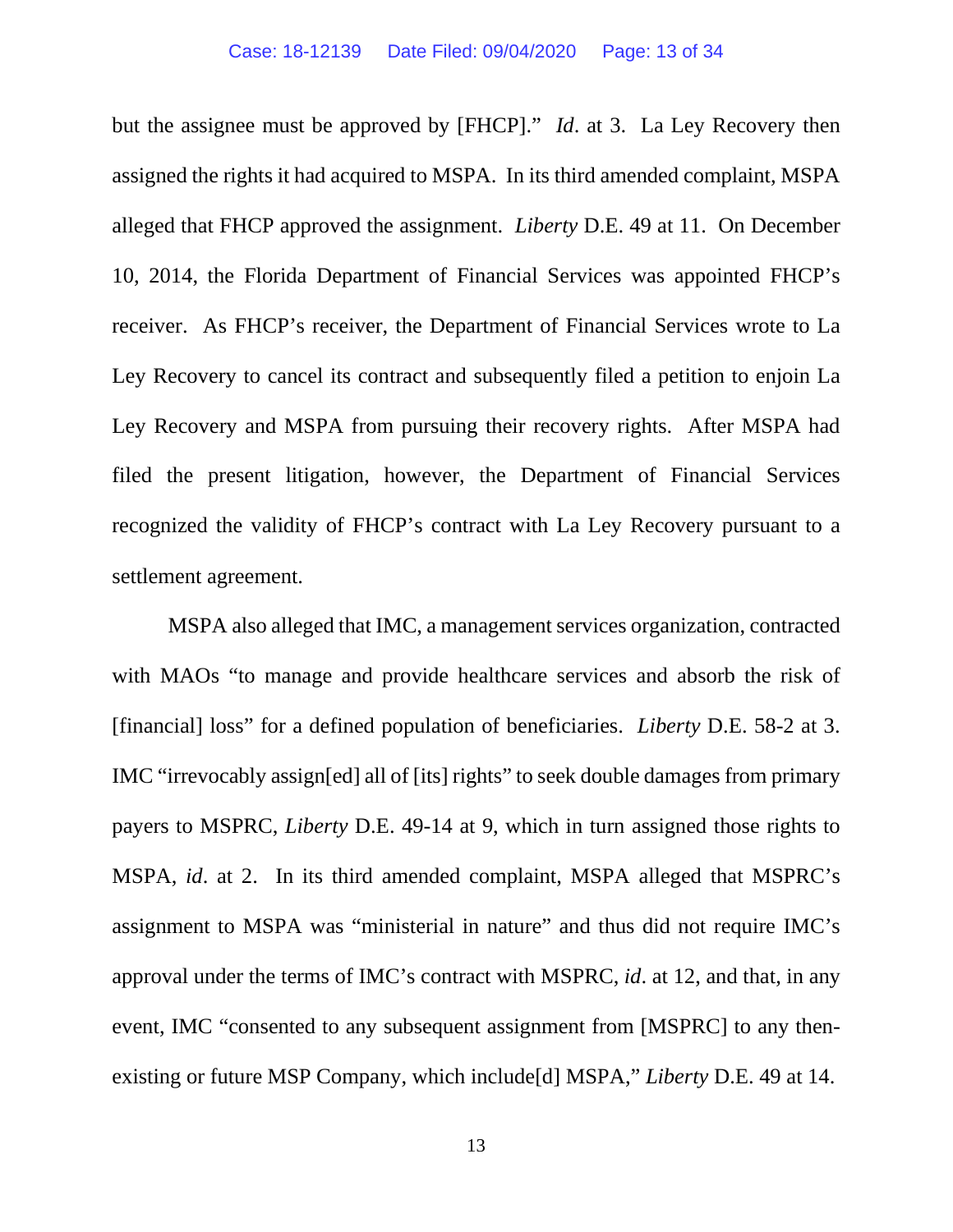The district court (Kathleen M. Williams, *J*.) dismissed MSPA's claims. The district court determined that MSPA's claim derived from the FHCP assignment was legally deficient because the contract on which it was predicated was invalid at the time of filing, in the period between when the Department of Financial Services canceled FHCP's assignment to La Ley Recovery and when the Department concluded the settlement agreement. *MSPA Claims 1, LLC v. Liberty Mut. Fire Ins. Co.*, 322 F. Supp. 3d 1273, 1280–81 (S.D. Fla. 2018). The district court also found that the FHCP and IMC assignments were legally deficient because MSPA had failed to allege that FHCP and IMC consented to the assignments. *Id*. at 1280, 1282. Additionally, the district court concluded that, even if the assignments were valid, MSPA's non-MAO assignors were categorically unable to access the Medicare Secondary Payer Act's private right of action. *Id*. at 1283. Having allowed MSPA to amend its complaint numerous times, the district court entered its dismissal with prejudice.

#### \*\*\*

On appeal, we must address a series of issues raised by the following arguments: Plaintiffs argue (1) that the district court misapprehended the scope of the Medicare Secondary Payer Act's private right of action and therefore erroneously dismissed their claims on the basis that the assignments supporting those claims were not from MAOs but were from downstream actors. MSPRC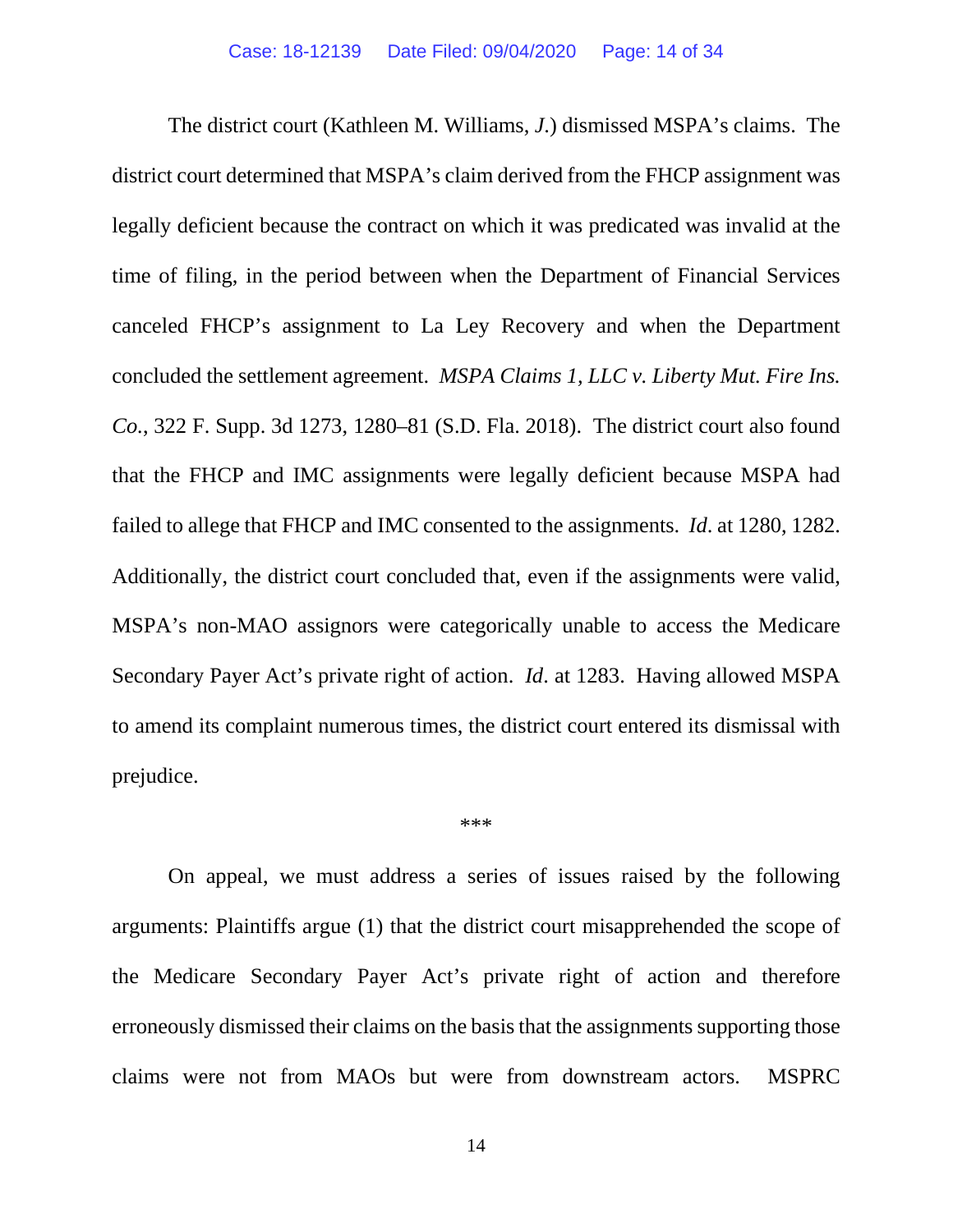additionally argues (2) that the district court erred in ordering that the dismissals of its HFAP claims be with prejudice. And MSPA argues (3) that the district court erred in dismissing its claims after incorrectly concluding that the assignments to MSPA were invalid. In response, Defendants present (4) a bevy of alternative bases for affirmance, including that (a) Plaintiffs' contracts with the downstream actors were "mere contingency agreements" rather than assignments; (b) Plaintiffs failed to comply with their supposed pre-suit notice requirements; and (c) there were defects with MSPRC's chain of assignments. We consider each of these arguments in turn, reviewing the district court's dismissals *de novo* and accepting Plaintiffs' well-pled factual allegations as true. *See MSPA Claims 1, LLC v. Tenet Fla., Inc.*, 918 F.3d 1312, 1317 (11th Cir. 2019).

### **IIA**

Because Plaintiffs' claims (setting aside the HFAP claims) involve assignments from non-MAOs in the Medicare Advantage system, they would be properly dismissed if such non-MAOs are categorically barred from seeking damages under the Medicare Secondary Payer Act. In dismissing each of Plaintiffs' claims, the district court so interpreted the Act, concluding that only MAOs, not downstream actors in the Medicare Advantage system, may access its private right of action at § 1395y(b)(3)(A). On appeal, Plaintiffs argue that the district court adopted a crabbed reading of  $\S$  1395y(b)(3)(A) and thus erred in dismissing their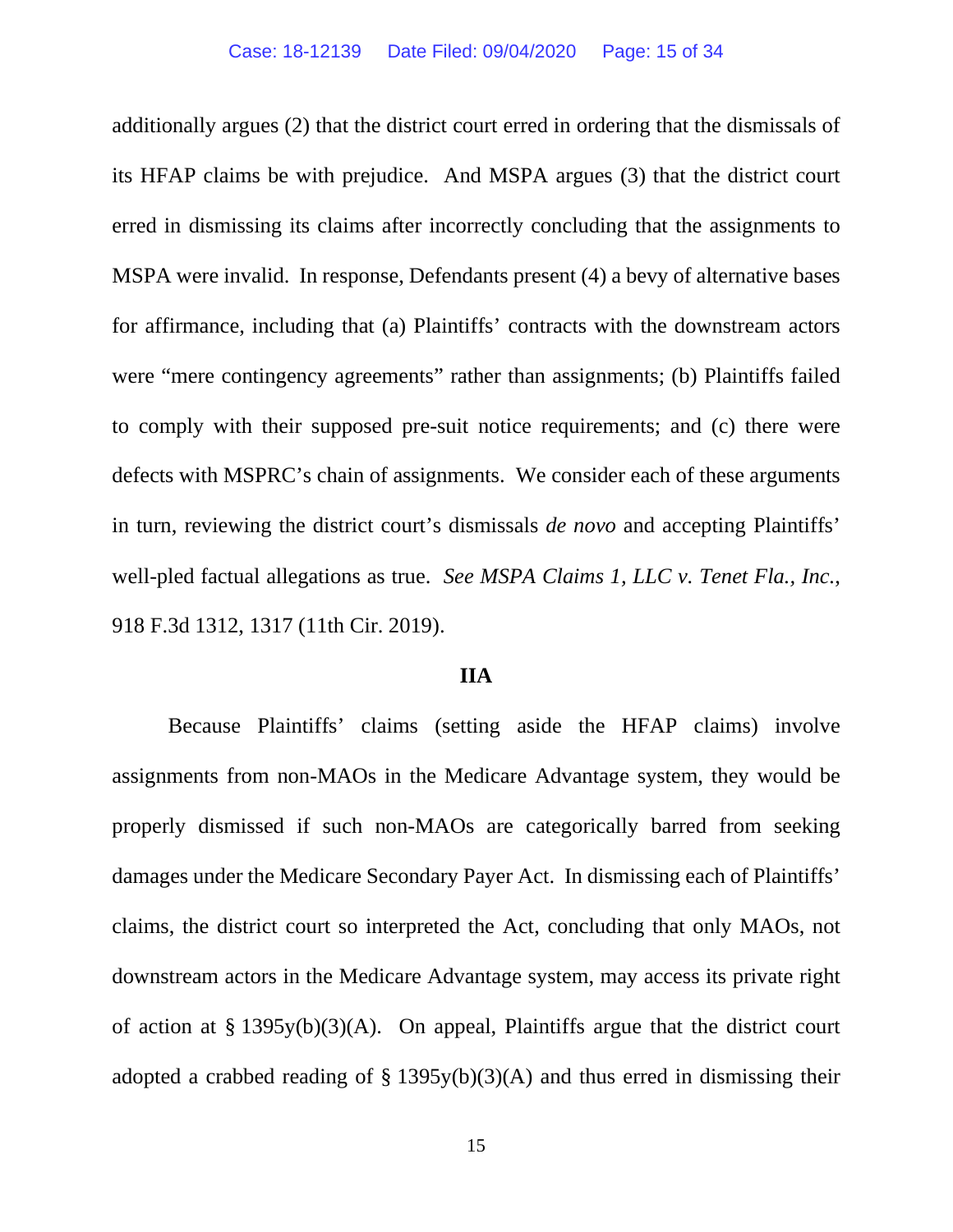claims on the basis that their assignors were non-MAOs. We agree with Plaintiffs' interpretation of  $\S$  1395y(b)(3)(A) and conclude that the district court erred by narrowly construing this provision to categorically exclude claims by downstream actors.

The language establishing the private right of action reads:

There is established a private cause of action for damages (which shall be in an amount double the amount otherwise provided) in the case of a primary plan which fails to provide for primary payment (or appropriate reimbursement) in accordance with paragraphs (1) and  $(2)(A).$ 

42 U.S.C. § 1395y(b)(3)(A). We have previously recognized that this is a "broadly worded provision that enables a plaintiff to vindicate harm caused by a primary plan's failure to meet its [Medicare Secondary Payer] primary payment or reimbursement obligations." *Humana*, 832 F.3d at 1238. And courts have generally understood the underlying objective of  $\S$  1395y(b)(3)(A) to be "help[ing] the government recover conditional payments from insurers or other primary payers" or otherwise reducing the healthcare costs borne by Medicare. *Stalley v. Cath. Health Initiatives*, 509 F.3d 517, 524 (8th Cir. 2007); *see also Manning v. Utils. Mut. Ins. Co., Inc.*, 254 F.3d 387, 397 n.8 (2d Cir. 2001) ("[W]hen Senator David Durenberger, Republican of Minnesota, introduced President Reagan's Medicare proposals for 1986, which included adding a private right of action to enforce the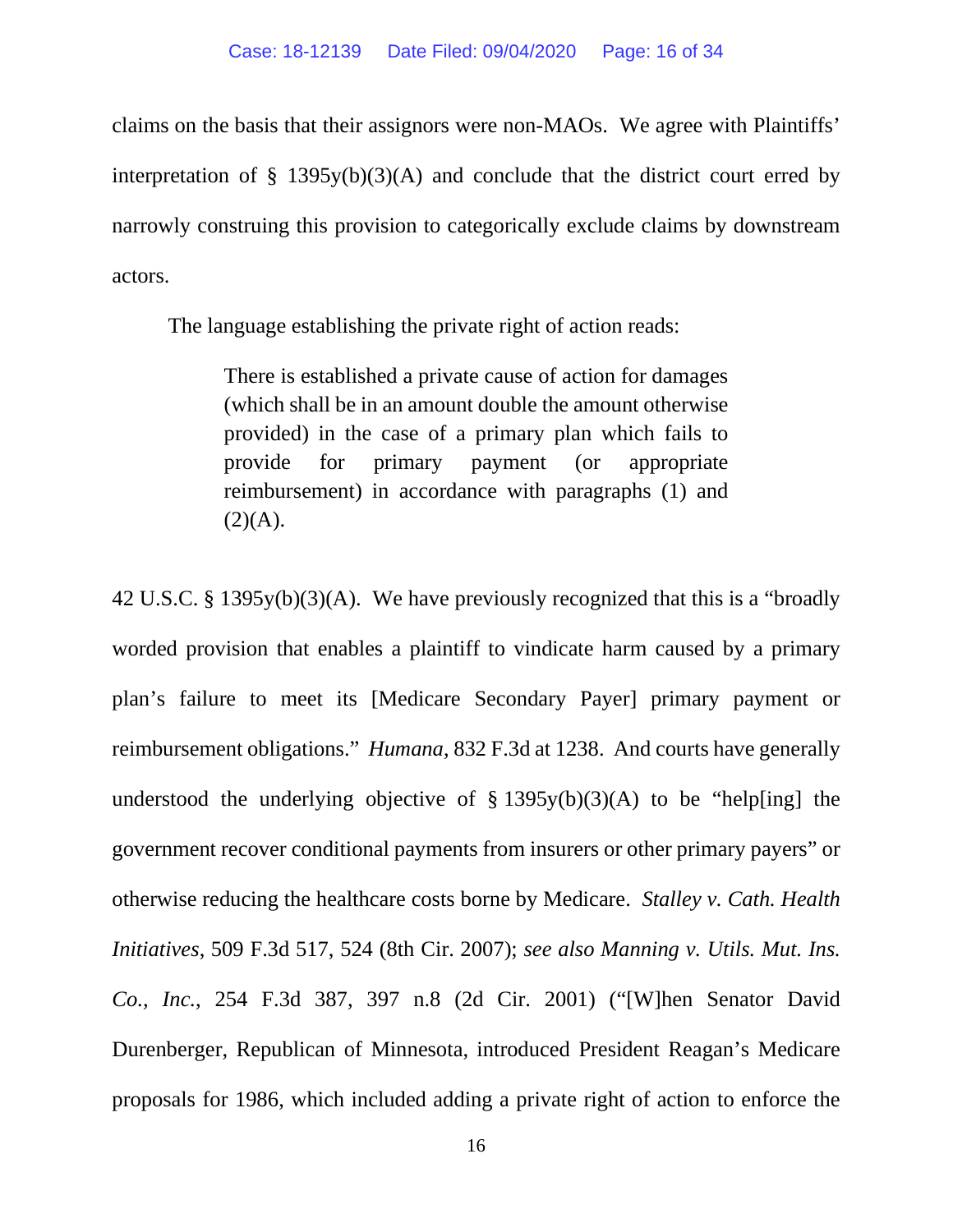[Medicare Secondary Payer Act], it was introduced as the President's 'health care cost reduction proposals.'").

Consistent with the breadth of  $\S$  1395y(b)(3)(A)'s text and its cost-reduction and efficiency goals, this circuit and others have interpreted this section to allow recovery when the plaintiff has a connection to Medicare's unreimbursed conditional payment; such plaintiffs are presumed to be "in a better position," when incentivized with double damages, "to recover on behalf of Medicare than the government itself." *Netro v. Greater Baltimore Med. Ctr., Inc.*, 891 F.3d 522, 527 (4th Cir. 2018). In *Catholic Health Initiatives*, the Eighth Circuit allowed Medicare beneficiaries to access § 1395y(b)(3)(A)'s private right of action, even when those beneficiaries' medical bills had already been paid by Medicare. 509 F.3d at 524–25. The Eighth Circuit explained that affording beneficiaries access to the private right of action would incentivize them to seek damages and "pay back the government for its outlay," thus reducing the cost of Medicare. *Id.* at 525. We endorsed that holding in *Stalley ex rel. U.S. v. Orlando Regional Healthcare System*, 524 F.3d 1229, 1234 (11th Cir. 2008); *accord Netro*, 891 F.3d at 528. And the Sixth Circuit, in *Michigan Spine & Brain Surgeons, PLLC v. State Farm Mutual Automobile Insurance Co.*, interpreted § 1395y(b)(3)(A) to allow medical care providers who have already received conditional payments from Medicare to bring a claim for double damages against primary payers. 758 F.3d 787, 790 (6th Cir. 2014). The Sixth Circuit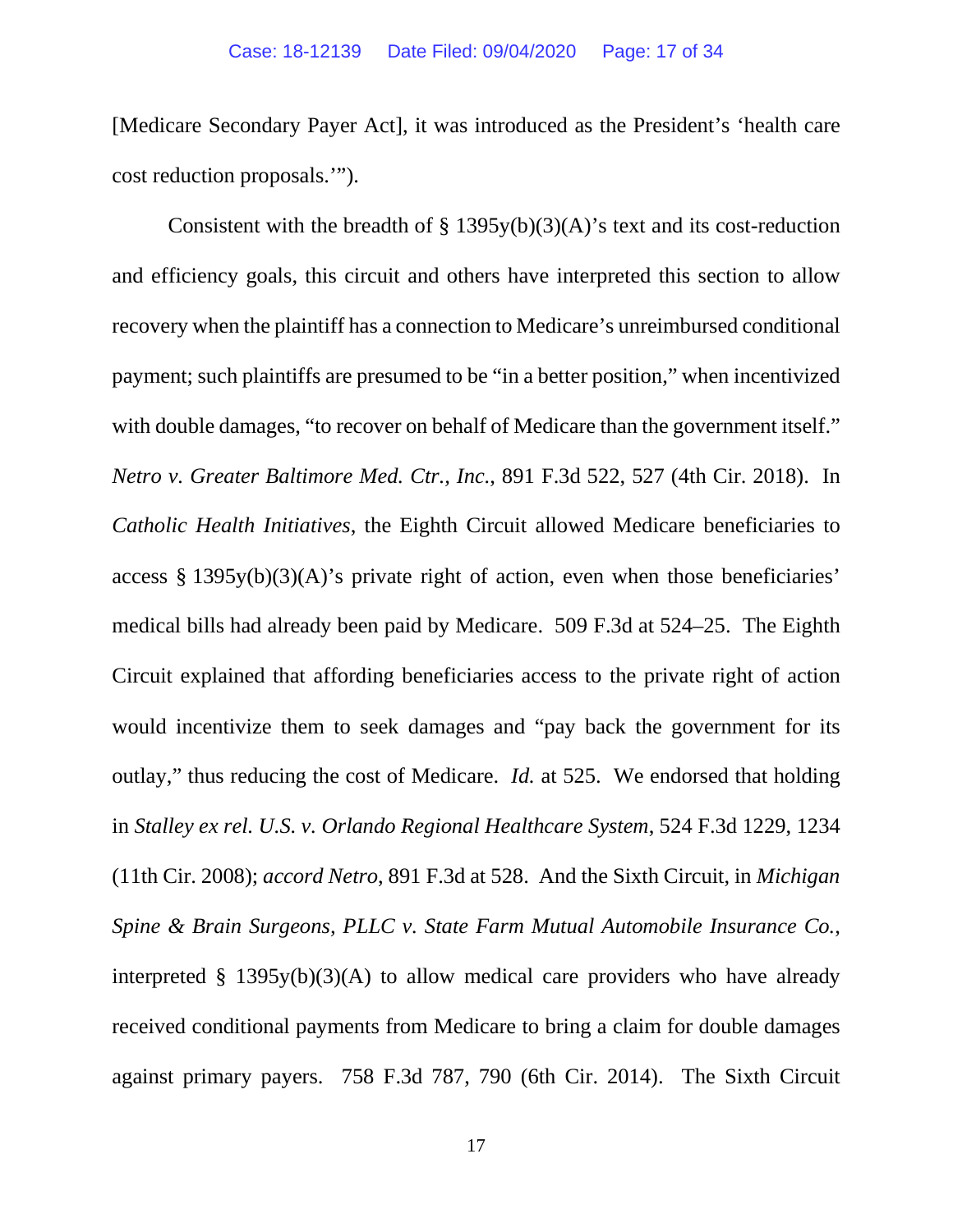implied that providers would repay Medicare with the damages from the primary payer, thereby advancing Congress's intent to "curb skyrocketing health costs and preserve the fiscal integrity of the Medicare system." *Id.* at 793. We endorsed that holding in *Humana*. 832 F.3d at 1234–35.

More recently, both the Third Circuit and this circuit interpreted § 1395y(b)(3)(A) to apply to MAOs in the Medicare Advantage system. They found that denying MAOs access to the private right of action would "hamstring" them by putting them at a "competitive disadvantage" relative to Medicare. *In re Avandia Mktg., Sales Practices & Prods. Liab. Litig.*, 685 F.3d 353, 364 (3d Cir. 2012); *Humana*, 832 F.3d at 1235–38. This would thwart congressional intent with respect to the Medicare Advantage system. In reaching their holdings, neither circuit concluded that access to  $\S$  1395y(b)(3)(A) was limited to MAOs or otherwise addressed downstream actors' access to the private right of action. To the contrary, and as we further explain below, the Third Circuit's reasoning and our reasoning in *Humana* fully support downstream actors having access.

The only limitation that circuit courts have placed on  $\S$  1395y(b)(3)(A)'s breadth is that it cannot be treated as a *qui tam* provision. In other words, a plaintiff with no connection to Medicare or the Medicare Advantage system lacks statutory standing to seek double damages from a primary payer. This circuit, like others, *see, e.g.*, *Catholic Health Initiatives*, 509 F.3d at 527; *Stalley v. Methodist Healthcare*,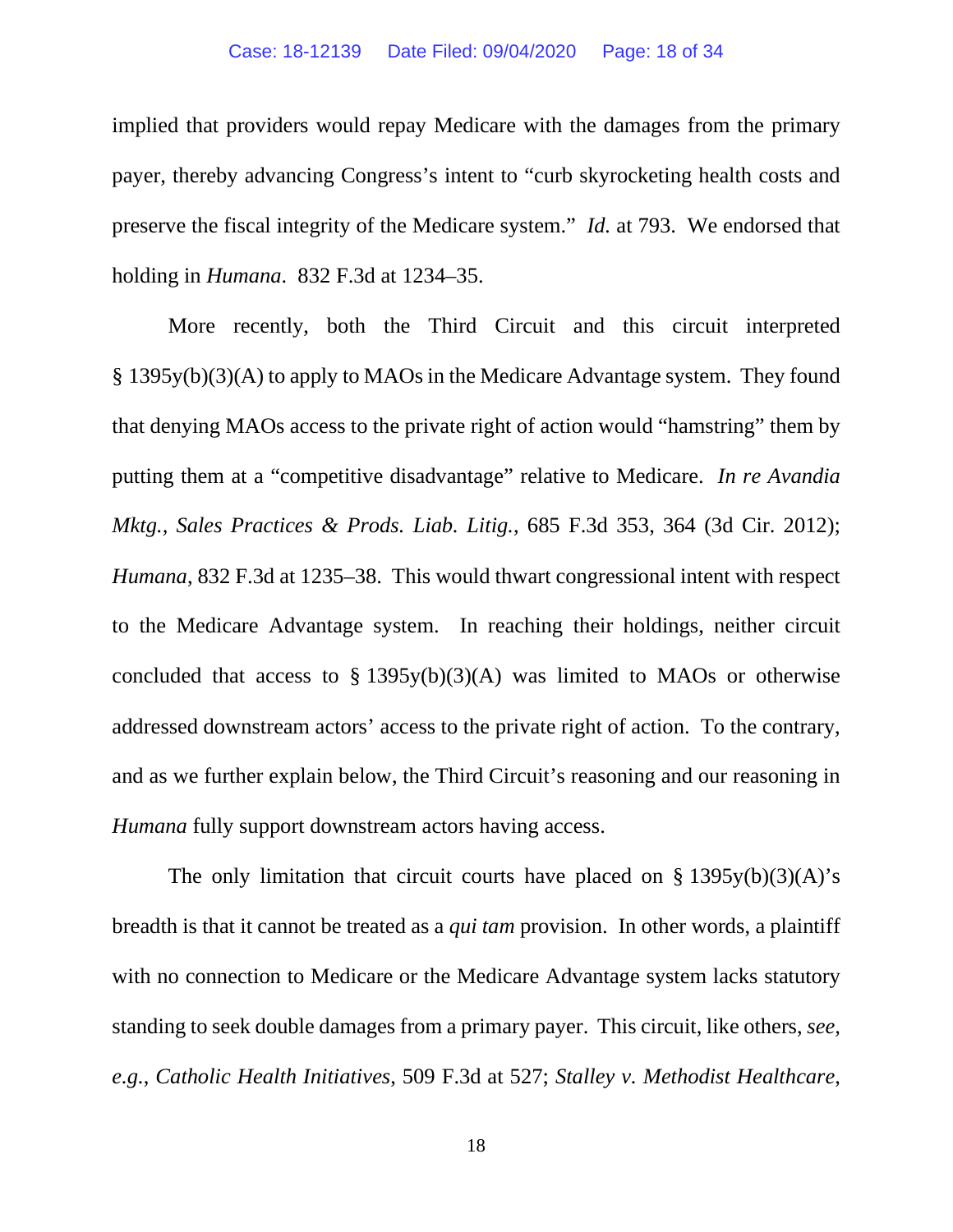517 F.3d 911, 919 (6th Cir. 2008), has foreclosed *qui tam* suits because plaintiffs with no connection to a conditional payment likely would not reimburse Medicare or an MAO and thus would not advance the Medicare Secondary Payer Act's aim of reducing costs for Medicare or the Medicare Advantage system. Distinguishing § 1395y(b)(3)(A) from the *qui tam* provision in the False Claims Act (FCA), we reasoned that "[t]he private plaintiff in an action under the [Medicare Secondary Payer Act] is entitled to the entire recovery if he or she is successful, unlike under the FCA, which apportions the recovery between the relator and the government." *Orlando Reg'l Healthcare Sys., Inc.*, 524 F.3d at 1234. We further explained that the Medicare Secondary Payer Act "provides to the government none of the procedural safeguards to manage or direct an action which are granted to it under the FCA." *Id.*

The central issue in our case is whether actors downstream from MAOs, who directly make conditional payments or fully reimburse MAOs for their conditional payments, may themselves seek double damages from primary payers under § 1395y(b)(3)(A). In the wake of *Humana*'s holding that § 1395y(b)(3)(A) is a tool not only for preserving the solvency of the Medicare Trust Funds but also for reducing costs in the Medicare Advantage system, we believe this to be a straightforward inquiry.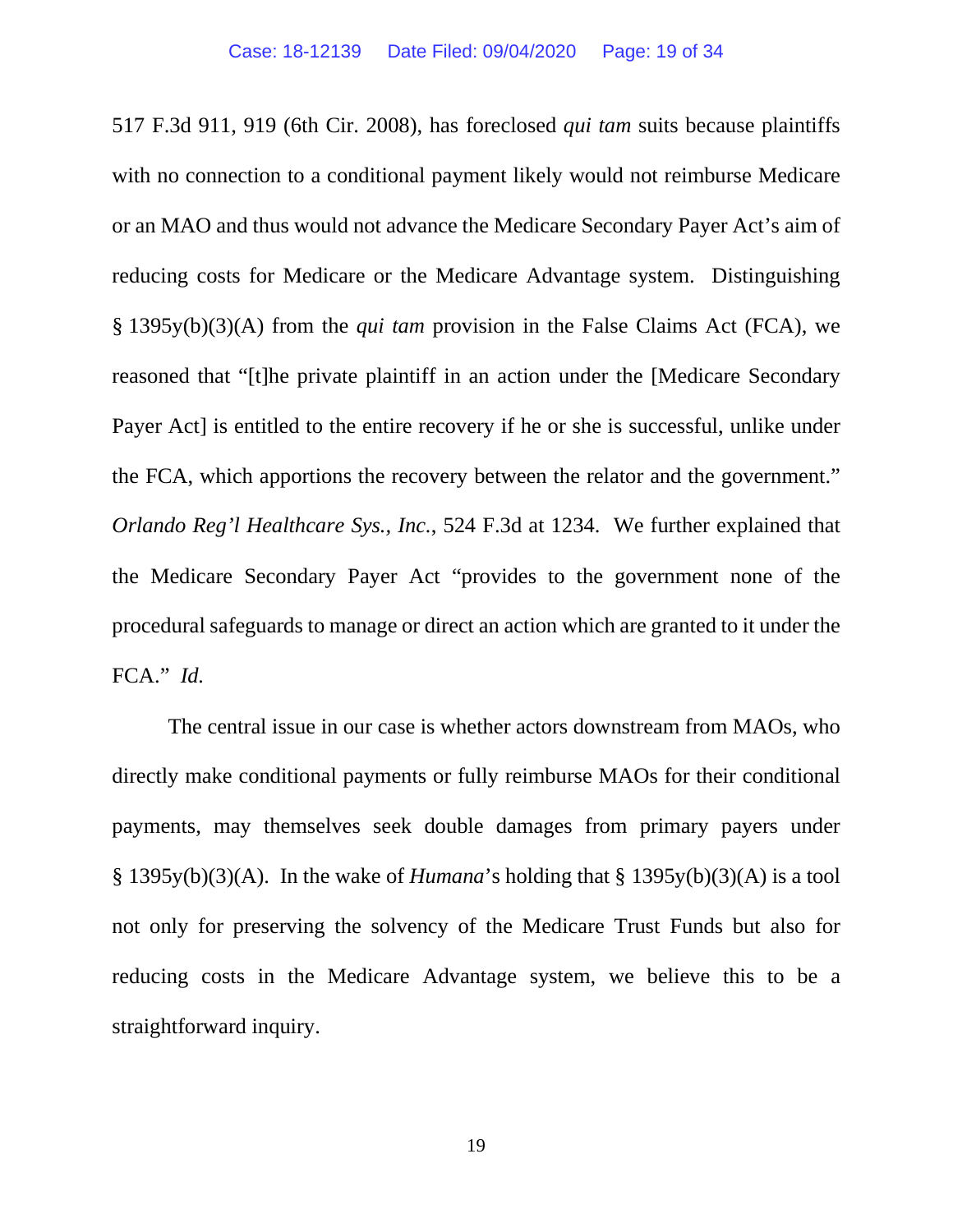The language of  $\S$  1395y(b)(3)(A), which has been interpreted to apply to plaintiffs with a connection to a conditional payment, is easily read to cover downstream actors who have borne the cost of a conditional payment and thus have suffered damages. Furthermore, allowing downstream actors who have directly paid beneficiaries' medical bills or reimbursed an MAO to recoup damages would plainly benefit the Medicare Advantage system. It would enable downstream actors to avoid costs that, under the Medicare Secondary Payer Act, should be borne by primary payers, not actors within the Medicare Advantage system. This, in turn, would enable downstream actors to continue presenting attractive contracts to MAOs. Ultimately, these attractive contracts are what enable MAOs to compete with Medicare. Rejecting downstream actors' access to  $\S$  1395y(b)(3)(A)'s private right of action would jeopardize MAOs' ability to negotiate favorable contract terms and would pass primary payers' statutorily-established risks and costs into the Medicare Advantage system. Finally, rejecting downstream actors' ability to seek double damages would incentivize primary payers to delay making primary payments and reimbursing conditional payments, in the hope that these costs would be permanently passed from an MAO to a downstream actor with no recourse. Both the text and the objective of § 1395y(b)(3)(A) support allowing downstream actors to bring suit, or assign their right to bring suit, against primary payers.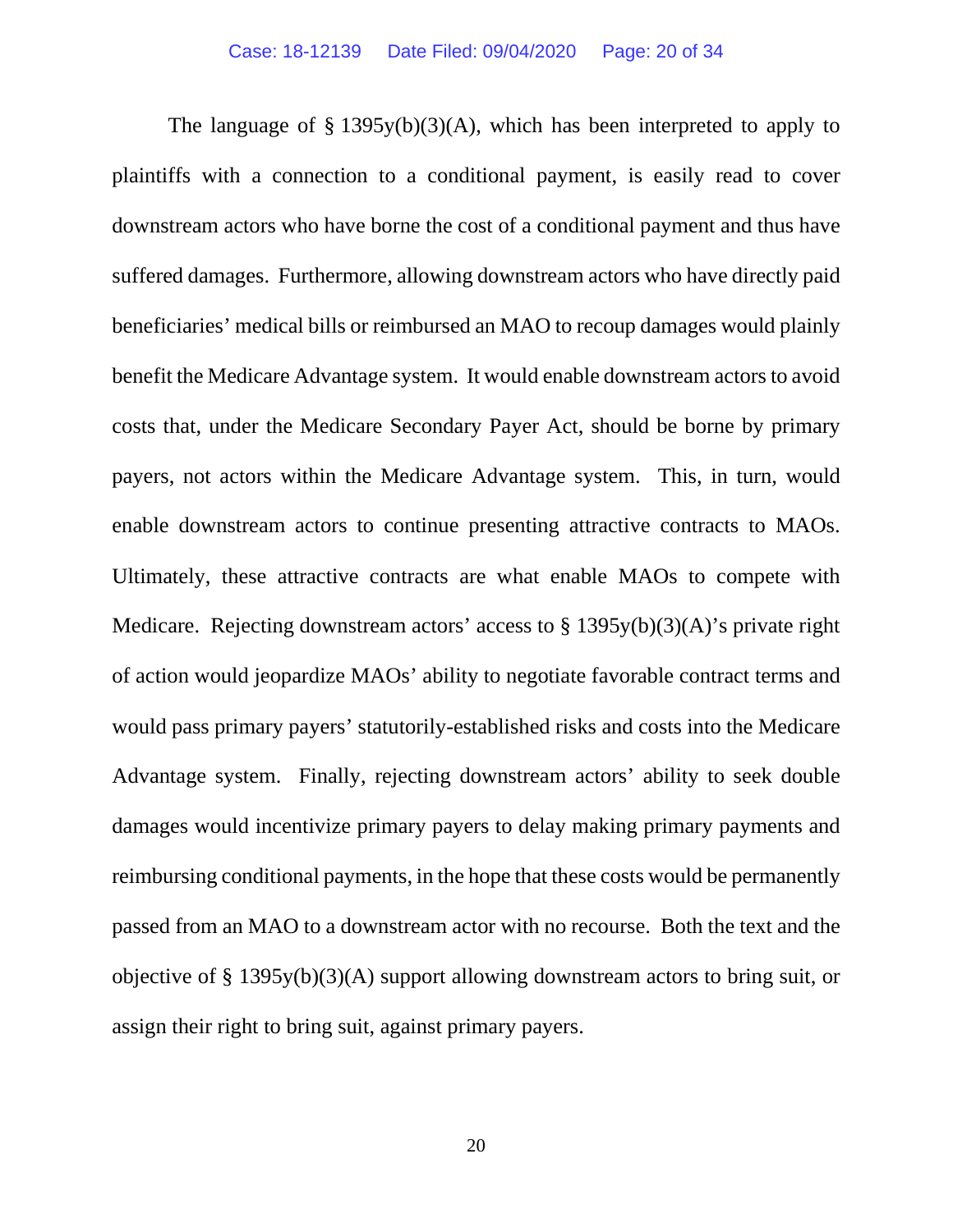The Department of Health and Human Services's interpretation of § 1395y(b)(3)(A) further supports allowing downstream actors like Plaintiffs' alleged assignors to bring suit, or assign their right to bring suit, against primary payers. At our request, the Department of Health and Human Services (HHS), which administers Medicare, oversees the Medicare Advantage system, and promulgates regulations regarding the Medicare Secondary Payer Act, submitted an *amicus* brief (to which all parties were given an opportunity to respond) on the scope of § 1395y(b)(3)(A). In its briefing, which considered the relevant cases, statutes, regulatory scheme, and legislative history, HHS urged that any downstream actor that has "actually suffered an injury because it provided or paid for care from its own coffers and was harmed by a primary plan's failure to provide reimbursement" should be able to access the private right of action. HHS *amicus* br. at 12. We afford HHS's well-reasoned and considered interpretation of § 1395y(b)(3)(A) *Skidmore* deference, under which "an agency's interpretation may merit some deference depending upon the 'thoroughness evident in its consideration, the validity of its reasoning, its consistency with earlier and later pronouncements, and all those factors which give it power to persuade, if lacking power to control.'" *Buckner v. Fla. Habilitation Network, Inc.*, 489 F.3d 1151, 1155 (11th Cir. 2007) (quoting *Skidmore v. Swift & Co.*, 323 U.S. 134, 140 (1944)); *see also Pugliese v. Pukka Dev., Inc.*, 550 F.3d 1299, 1305 (11th Cir. 2008) (affording *Skidmore* deference to agency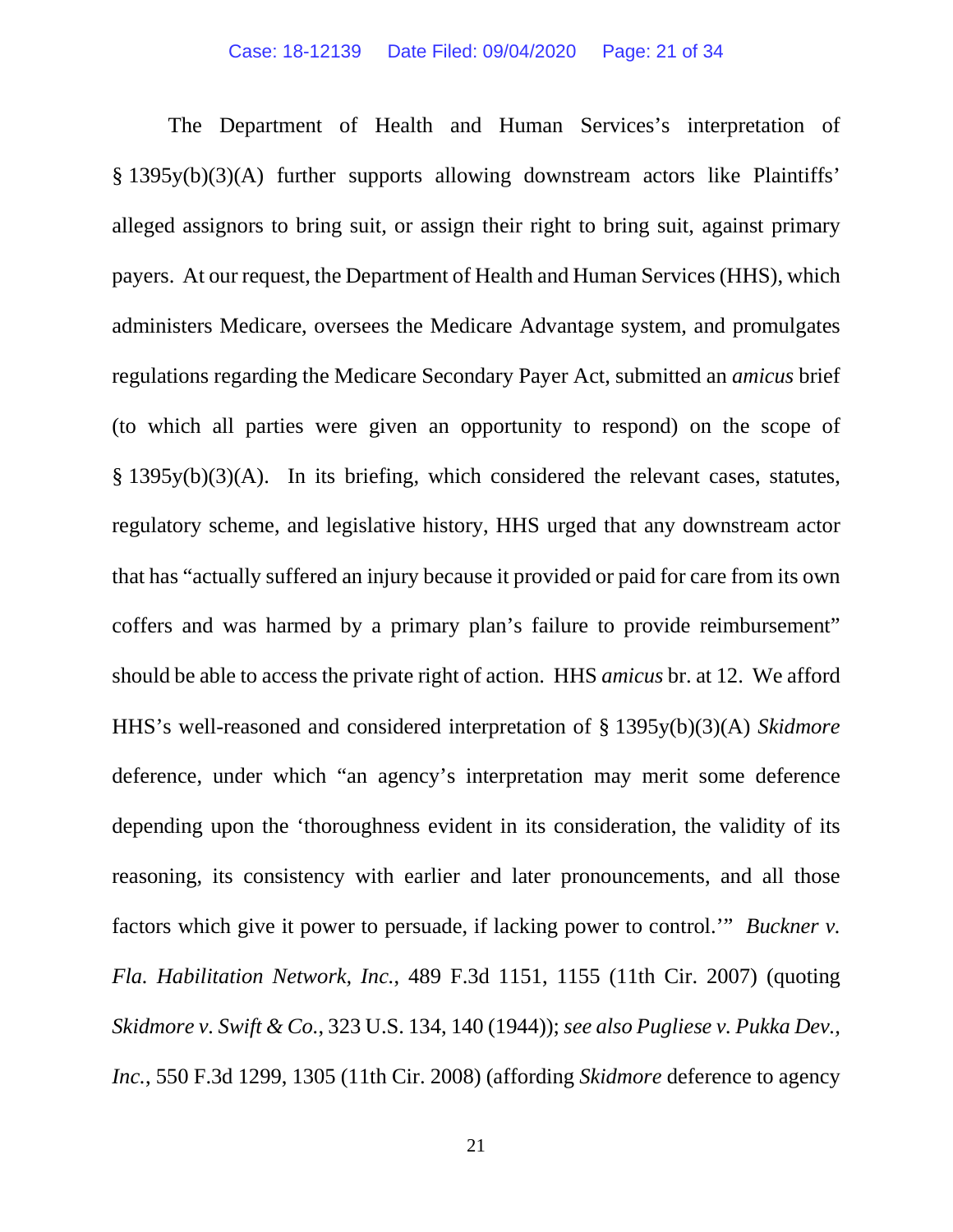*amicus* brief where "[t]he brief is thoroughly reasoned and demonstrates a high level of consideration given to the issue; the brief thoroughly and rationally analyzes the statute, the legislative history, and the policy implications of the statutory interpretation").

In response to Plaintiffs and HHS, Defendants advance two main arguments to counter the textual and purposive arguments in favor of affording MAOs access to § 1395y(b)(3)(A)'s private right of action. But neither of these arguments is persuasive. First, Defendants emphasize that § 1395y(b)(3)(A) is not a *qui tam* provision. Of course this is so, but it has little bearing on whether downstream actors that have suffered financial losses in the amount of their MAOs' unreimbursed conditional payments can bring suit. Such downstream actors cannot be equated to *qui tam plaintiffs* who sue on behalf of the government and have no personal financial losses.

Second, Defendants assert that downstream actors cannot suffer injuries under the Medicare Secondary Payer Act because they make conditional payments or reimburse MAOs' conditional payments pursuant to their contractual obligations, rather than "mak[ing] *statutory* conditional payments on behalf of Medicare or the MAO." Auto-Owners br. at 20 (emphasis added). Defendants reason that downstream actors "accepted [MAOs'] risk under private sub-contracts" and are trying to "push that risk on to insurers," who are primary payers. ACE br. at 35.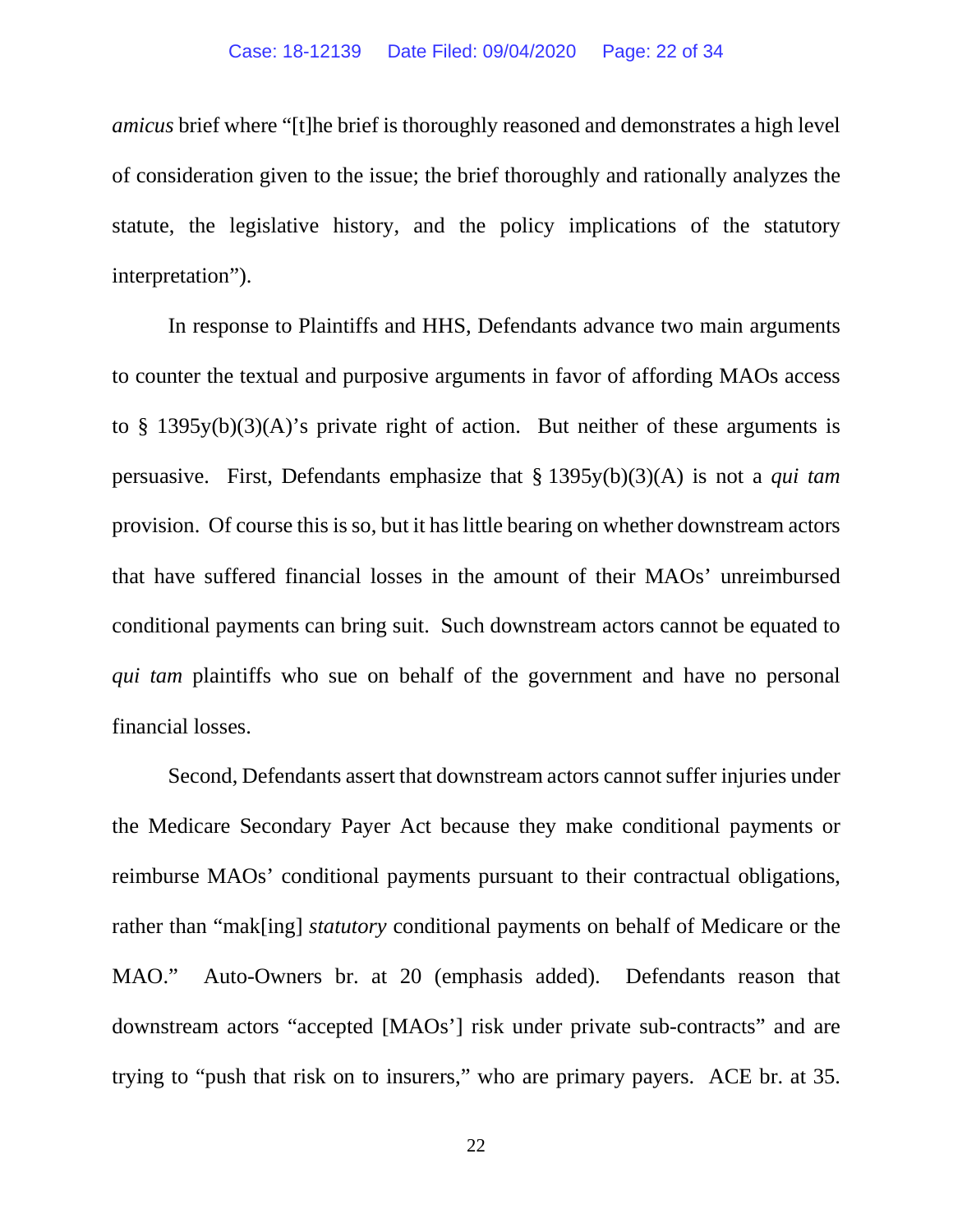Defendants' argument is a sleight of hand; the primary payers already have that risk. The downstream actors' alleged injury—the payment of medical expenses that should have been covered by a primary payer—is precisely the kind of injury that the Medicare Secondary Payer Act was meant to remove from the Medicare and Medicare Advantage systems. Under the Act, the risk that Defendants assert downstream actors accept from MAOs is in fact borne by primary payers and covered by the insurance policies they issue, not by MAOs or any party with which they contract.

In an attempt to bolster their argument that downstream actors' status as contractors of MAOs precludes their access to  $\S 1395y(b)(3)(A)$ 's private right of action, Defendants cite several cases in which various courts found that a plaintiff's contractual relationship was insufficient to sustain statutory standing. These cases bear no resemblance to this case. In *American Federation of Government Employees, Local 2119 v. Cohen*, the Seventh Circuit denied statutory standing to federal employees who challenged a procurement process based on how the resulting award would negatively affect their job security. The Seventh Circuit found that the employees' asserted injury fell within the province of their job contracts, not within that of the procurement statute, which was designed to ensure fair bid processes for potential government contractors. 171 F.3d 460, 472 (7th Cir. 1999). In *Benjamin v. Aroostook Medical Center*, the First Circuit denied statutory standing to patients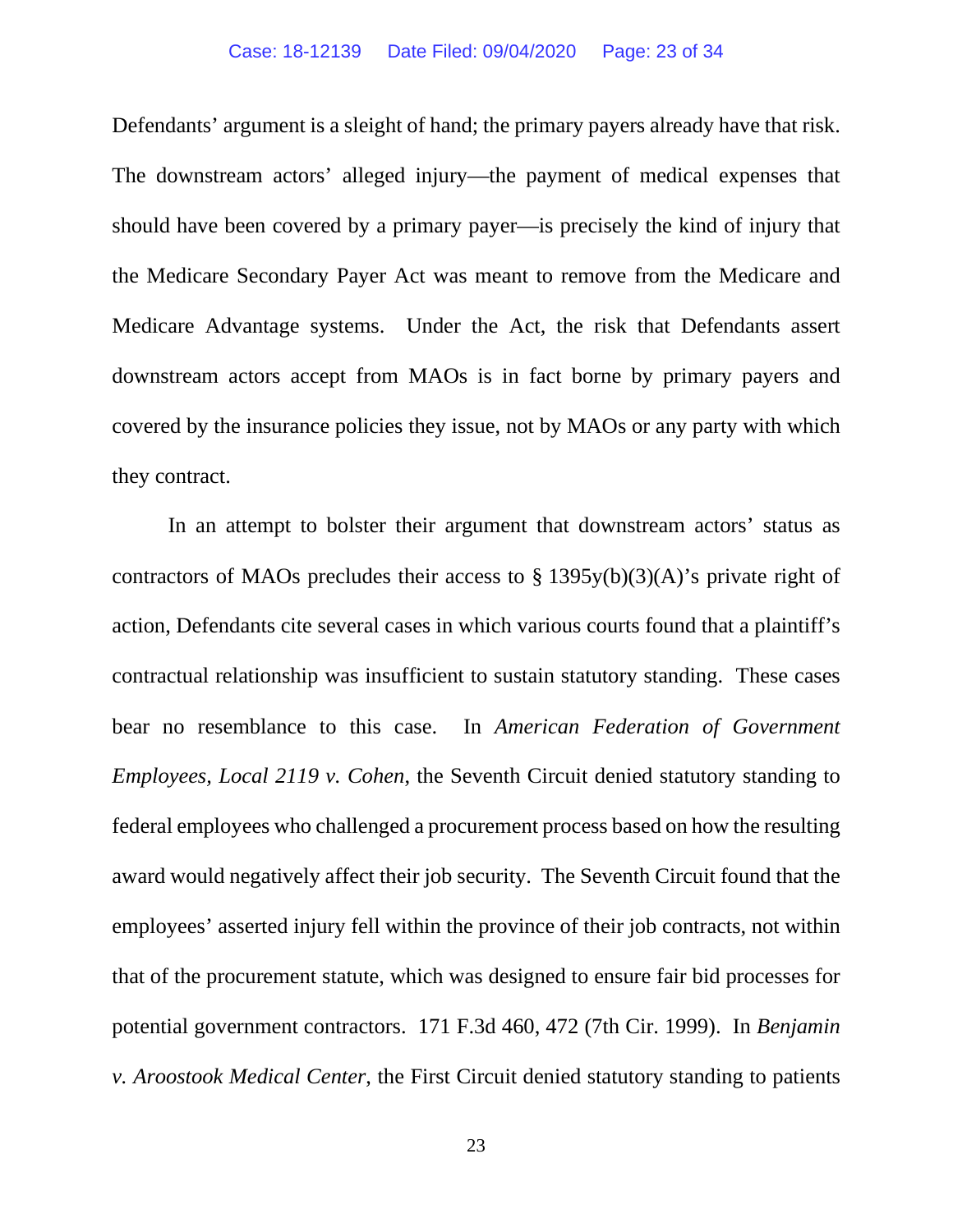of a black doctor who alleged that a medical center's racial discrimination against the doctor had prevented them from contracting for and receiving their desired medical procedures. Although the doctor had statutory standing under the antidiscrimination statute, his patients, whose interest in contracting for and receiving medical treatment fell outside the ambit of the anti-discrimination statute, could not sue under the statute. 57 F.3d 101, 104 (1st Cir. 1995). In both cases, the plaintiffs' injury was far removed from the interests protected by the statute at issue. As we have discussed, when a downstream actor bears the cost of an MAO's conditional payments, that downstream actor suffers an injury squarely within the ambit of the Medicare Secondary Payer Act.

Defendants have presented no persuasive rationale for limiting downstream actors' access to § 1395y(b)(3)(A)'s private right of action. The *amici* writing in support of Defendants have similarly failed to persuade us that downstream actors that fully cover MAOs' conditional payments are situated differently from MAOs in any material way. Therefore, and in light of the text, purpose, and persuasive agency interpretation of § 1395y(b)(3)(A), we hold that downstream actors that have made conditional payments in an MAO's stead or that have reimbursed an MAO for its conditional payment can bring suit for double damages against the primary payer. The district court erred in dismissing Plaintiffs' claims on the theory that, as a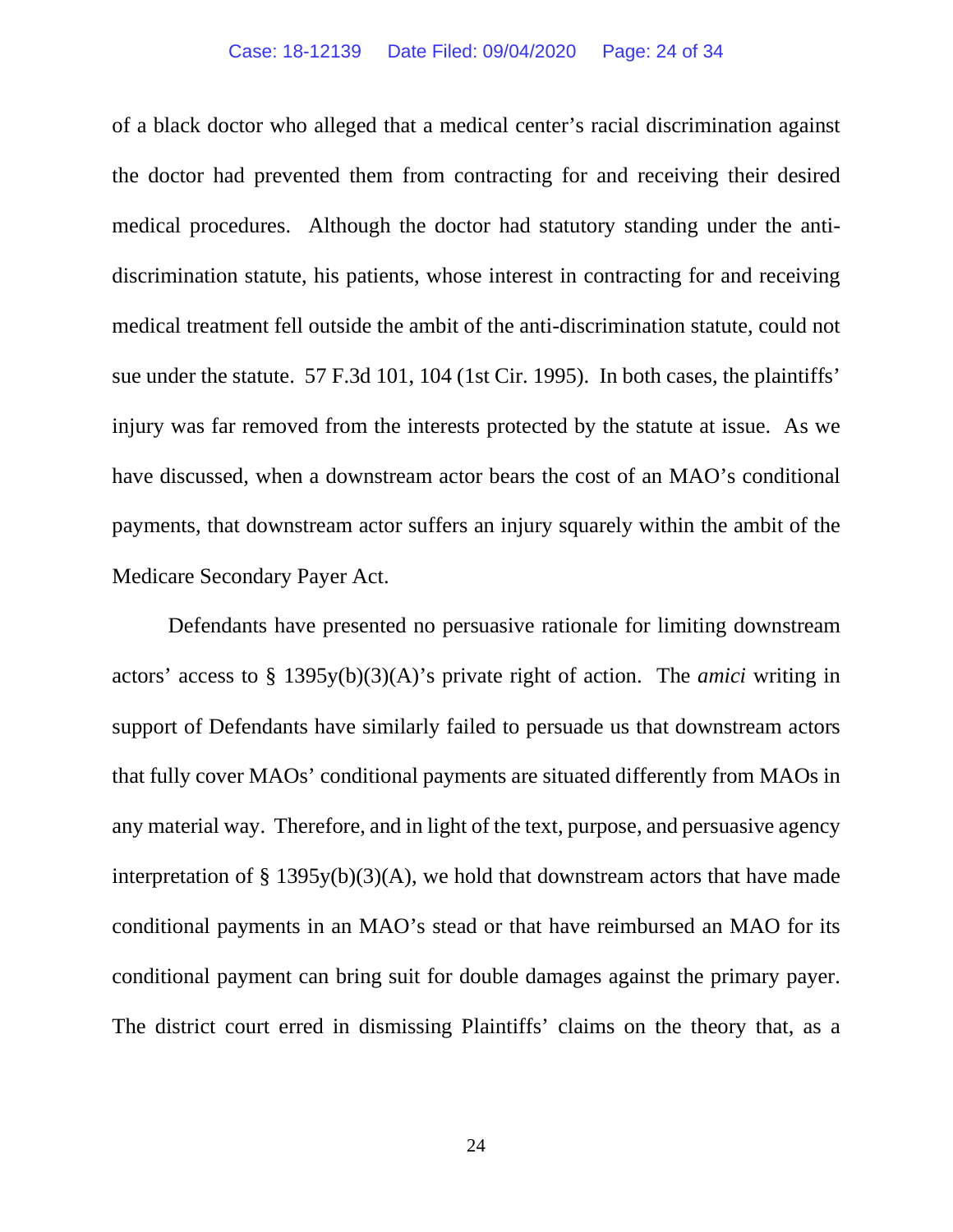threshold matter, non-MAOs are categorically barred from accessing the Medicare Secondary Payer Act's private right of action no matter the circumstances.

### **IIB**

MSPRC also appeals the district court's dismissals of its HFAP claims, insofar as those dismissals were entered with prejudice. MSPRC br. at 27. The district court dismissed with prejudice MSPRC's HFAP claims against Auto-Owners and Travelers on the basis that HFAP lacked an assignment from Health First—a recognized MAO that is tightly bound up and shares corporate executives with HFAP. Explaining that "HFAP is not an MAO" and has "not been assigned any rights by Health First Health Plans, Inc.," the district court held that HFAP, and therefore its assignee MSPRC, "lacks standing under § 1395y(b)(3)(A)." *Auto-Owners Ins. Co.*, 2018 WL 1953861, at \*5. MSPRC argues that dismissals based on a party's lack of an assignment are dismissals for want of Article III standing, not statutory standing, and that dismissal with prejudice was therefore inappropriate. We agree with MSPRC.

As the Seventh Circuit explained in *MAO-MSO Recovery II v. State Farm Mutual Automobile Insurance Co.*, a case analogous to this one, if an assignment from HFAP "conveyed nothing" from Health First, "plaintiffs had no rights to enforce" at all. 935 F.3d 573, 581 (7th Cir. 2019). If MSPRC had no rights to enforce because the HFAP assignment conveyed nothing, MSPRC had no injury in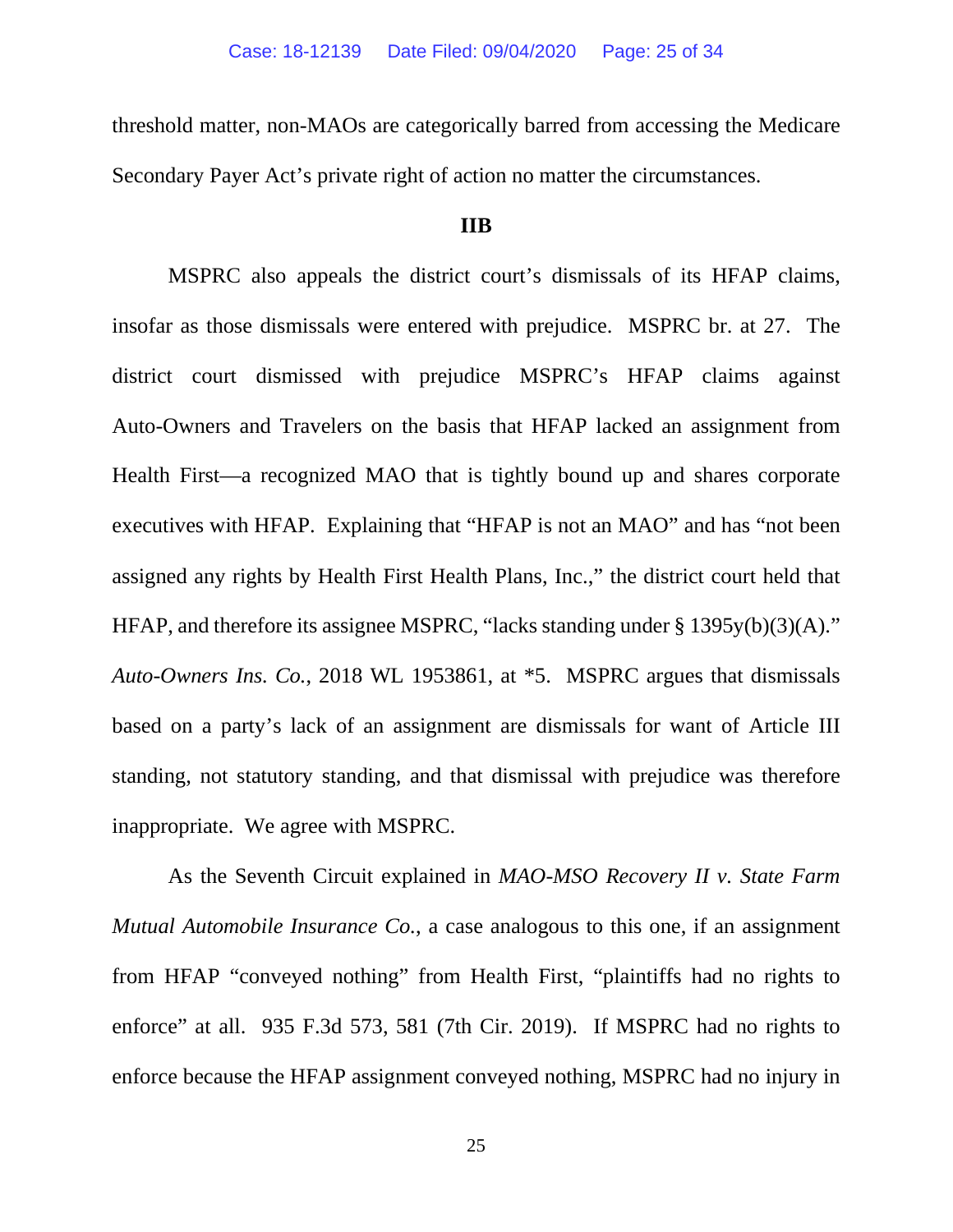fact and thus no Article III standing. *See Sprint Commc'ns Co., L.P. v. APCC Servs., Inc.*, 554 U.S. 269, 289 (2008) (treating the presence or absence of a valid assignment as an issue of Article III standing). In the absence of Article III standing, the district court lacked jurisdiction to resolve MSPRC's claims on the merits. *See MAO-MSO Recovery II*, 935 F.3d at 581. The district court therefore could not have dismissed MSPRC's claims with prejudice. *See id.*; *see also MSP Recovery Claims, Series LLC v. QBE Holdings*, 965 F.3d 1210 (11th Cir. 2020) (vacating district court order dismissing similar claim with prejudice and directing that the dismissal be entered without prejudice).

Auto-Owners and Travelers contend that, even if the district court lacked jurisdiction to resolve MSPRC's case on the merits, the district court still had the authority to dismiss MSPRC's claims with prejudice because such claims were frivolous and made in bad faith. In support of this contention, Auto-Owners and Travelers marshal a plethora of unpublished, non-precedential Eleventh Circuit cases affirming, as an example, a district court's dismissal with prejudice of a complaint that alleged "wild accusations and incredible stories" after the district court "conclud[ed] that it did not have subject matter jurisdiction." *Gibbs v. United States*, 517 F. App'x 664, 667, 670 (11th Cir. 2013). We need not consider whether this practice set forth in unpublished opinions is consistent with district courts' lack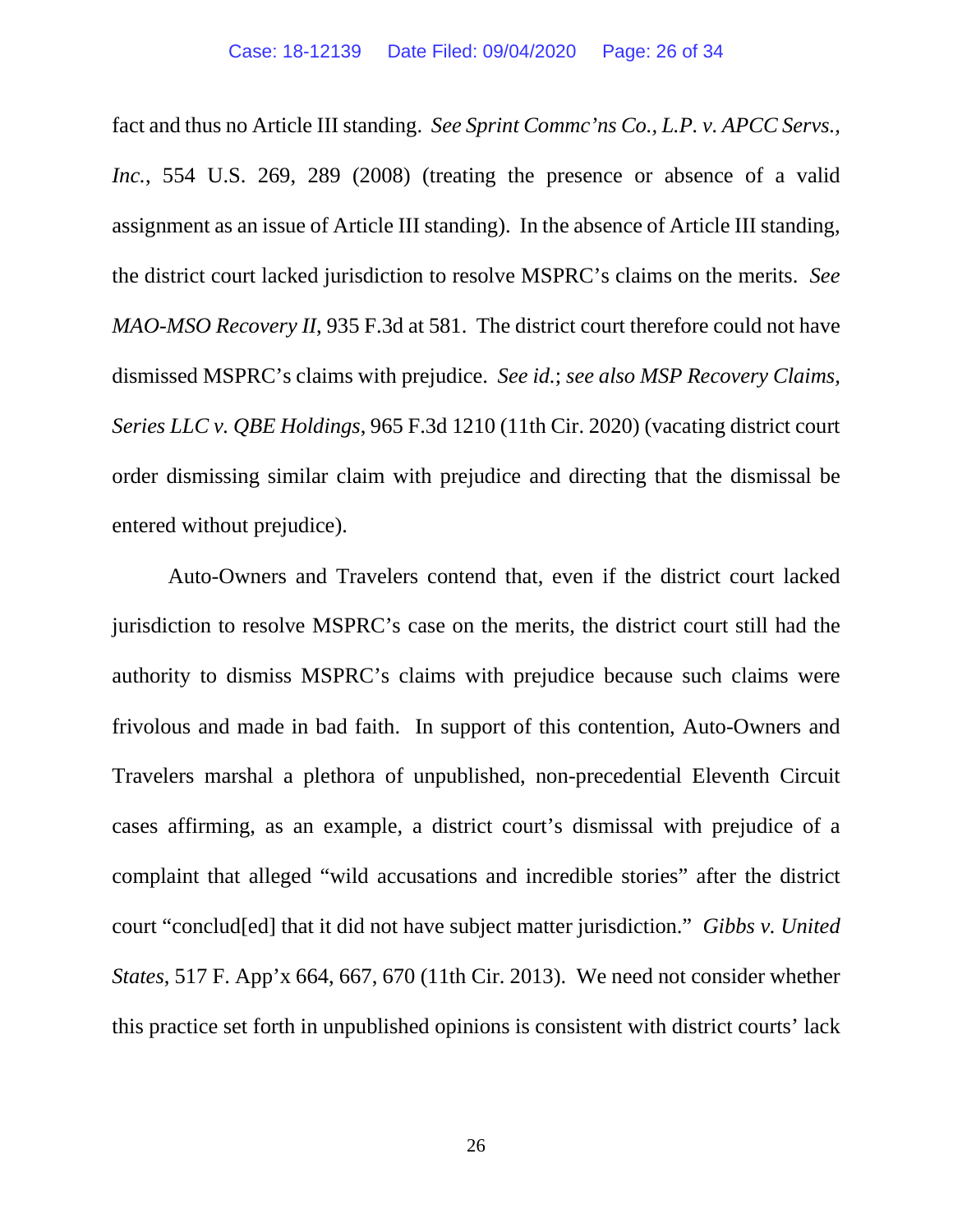of jurisdiction because we conclude, like the Seventh Circuit, that MSPRC did not bring frivolous or bad-faith claims.

As the Seventh Circuit noted in *MAO-MSO Recovery II*, the "corporate arrangement [between HFAP and Health First] was not just complex, but . . . freighted with overlapping names and functions." 935 F.3d at 585. In support of its claims here, MSPRC submitted a contract between HFAP and Health First showing that HFAP "manage[d]" the MAO's general, administrative, and financial affairs. The same contract shows that HFAP was tasked, in particular, with handling the MAO's "legal affairs." Michael Keeler, the Chief Operating Officer of both HFAP and Health First, signed the assignment between HFAP and MSPRC and stated in an affidavit that he intended for "HFAP, on behalf of Health First Health Plans, Inc., . . . [to] assign[] to MSP Recovery all right, title, interest in and ownership of" any claims against primary payers. *Auto-Owners* D.E. 60-1 at 1. As MSPRC argues on appeal, it was eminently reasonable for MSPRC to plead that it had a valid assignment of claims from an MAO. Moreover, if MSPRC in fact had a defective assignment, MSPRC was well positioned to cure the technical defect and refile its case with the same claims. Like the Seventh Circuit, because we find that the district court erred insofar as it dismissed MSPRC's HFAP claims with prejudice, we order that the district court's dismissal be without prejudice.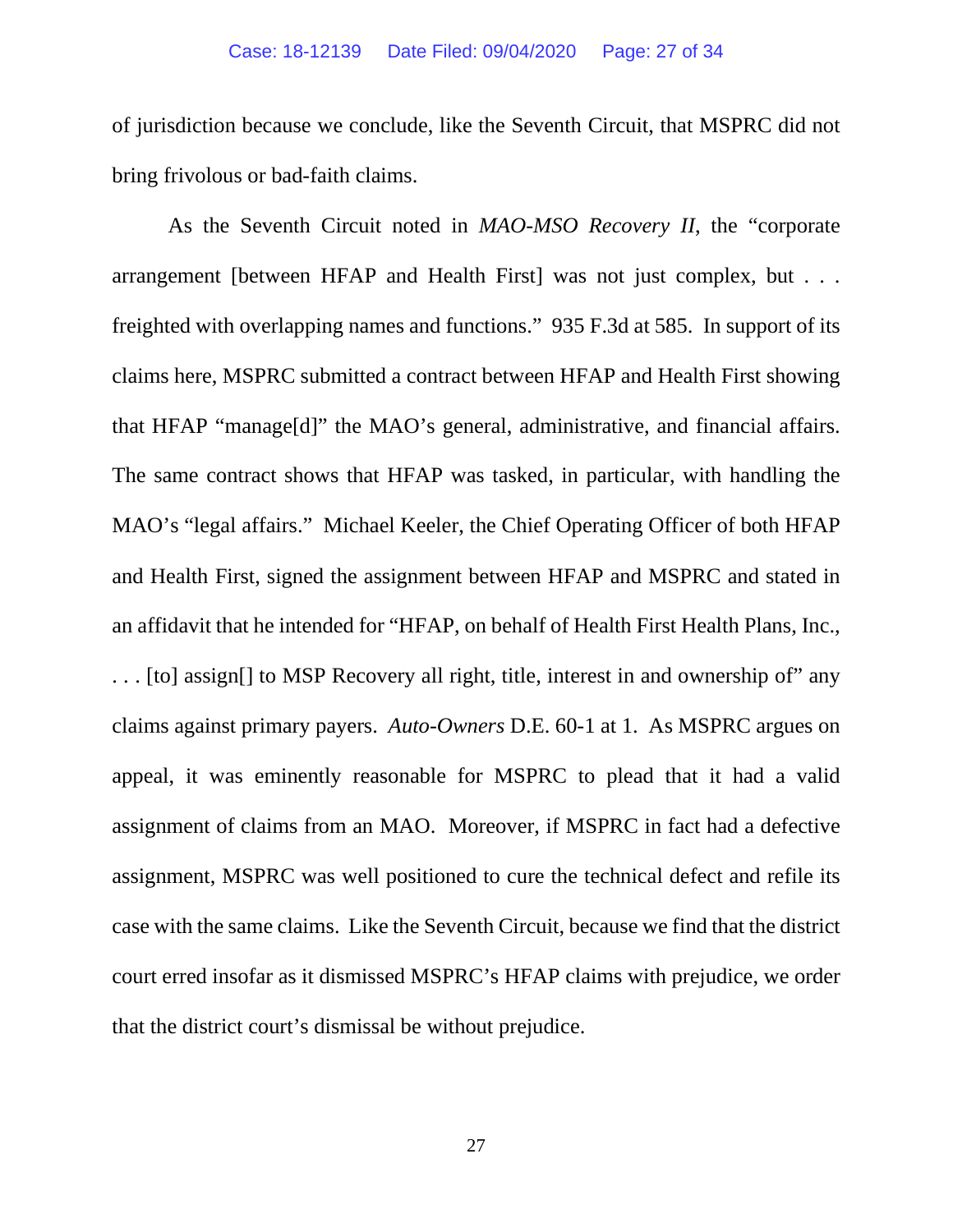#### **III**

In addition to dismissing MSPA's claims because MSPA's assignors were non-MAOs, the district court dismissed the claims after finding that MSPA's assignments were invalid. Specifically, the district court found that (1) FHCP's assignment was canceled when FHCP went into receivership and (2) MSPA failed to allege, with respect to both its FHCP and IMC claims, that FHCP and IMC approved the assignment of their rights to MSPA. On appeal, MSPA argues that the district court erred because (1) the purported cancellation of FHCP's assignment did not extinguish MSPA's vested rights and (2) MSPA's third amended complaint did in fact allege that FHCP and IMC had approved the assignment of their rights to MSPA. We agree with MSPA.

With respect to the purported cancellation of FHCP's assignment, FHCP executed a contract "assign[ing] all of [its] rights" under the Medicare Secondary Payer Act to La Ley Recovery on April 15, 2014. *Liberty* D.E. 49-8 at 2. Because nothing in this contract suggested that FHCP would retain an interest in its rights with respect to these claims that were assigned under the contract or that its rights with respect to these claims would revert to FHCP, the contract fully divested FHCP of such rights. On February 20, 2015, La Ley Recovery executed a contract "irrevocably assign[ing]" to MSPA "any and all" of La Ley Recovery's "claims, rights and causes of action set forth" in its contract with FHCP. *Liberty* D.E. 49-9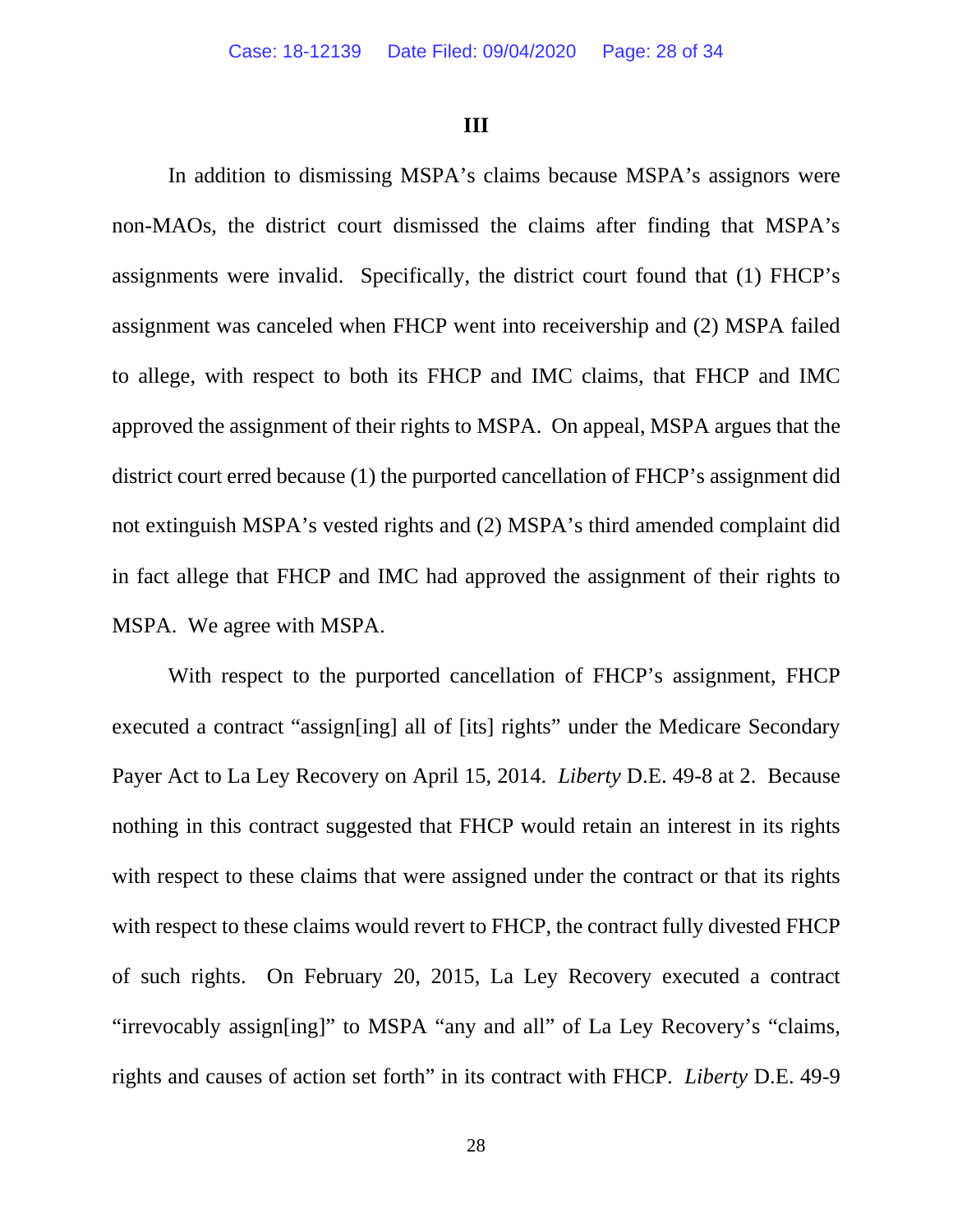at 1. This agreement transferred the claims under the Act that La Ley Recovery then possessed to MSPA. That FHCP went into receivership after concluding its contract with La Ley Recovery, and that FHCP's receiver sought to cancel the contract, had no effect on the chain of assignments. FHCP's receiver had no authority to claw back what FHCP had already irrevocably transferred. *See State of Florida, ex rel. Dep't of Fin. Servs. v. Florida Healthcare Plus, Inc.*, No. 2014-CA-2762, Order Dated Dec. 10, 2014, at 13 (Fla. 2d Cir. Ct. 2014) (giving FHCP's receiver the authority to "cancel[]," but not rescind, contracts); Samuel Williston & Richard A. Lord, *Williston on Contracts* § 49:129 (4th ed. 1990) ("A rescission avoids the contract *ab initio*, while cancellation merely terminates the policy prospectively, as of the time the cancellation became effective."). At most, FHCP's receiver could prevent La Ley Recovery, and subsequently MSPA, from acquiring new rights that FHCP acquired after the date of the purported cancellation.

The district court's finding that MSPA failed to allege that it had received consent from FHCP and IMC for its assignments is belied by the record. MSPA's third amended complaint plainly alleged that FHCP had approved La Ley Recovery's assignment to MSPA. *Liberty* D.E. 49 at 11. The complaint also plainly alleged that IMC had "accepted, acknowledged, approved, and consented to" MSPRC's assignment to MSPA. *Id*. at 14. Moreover, MSPA submitted an affidavit from a manager of IMC stating that "IMC was aware of the subsequent assignment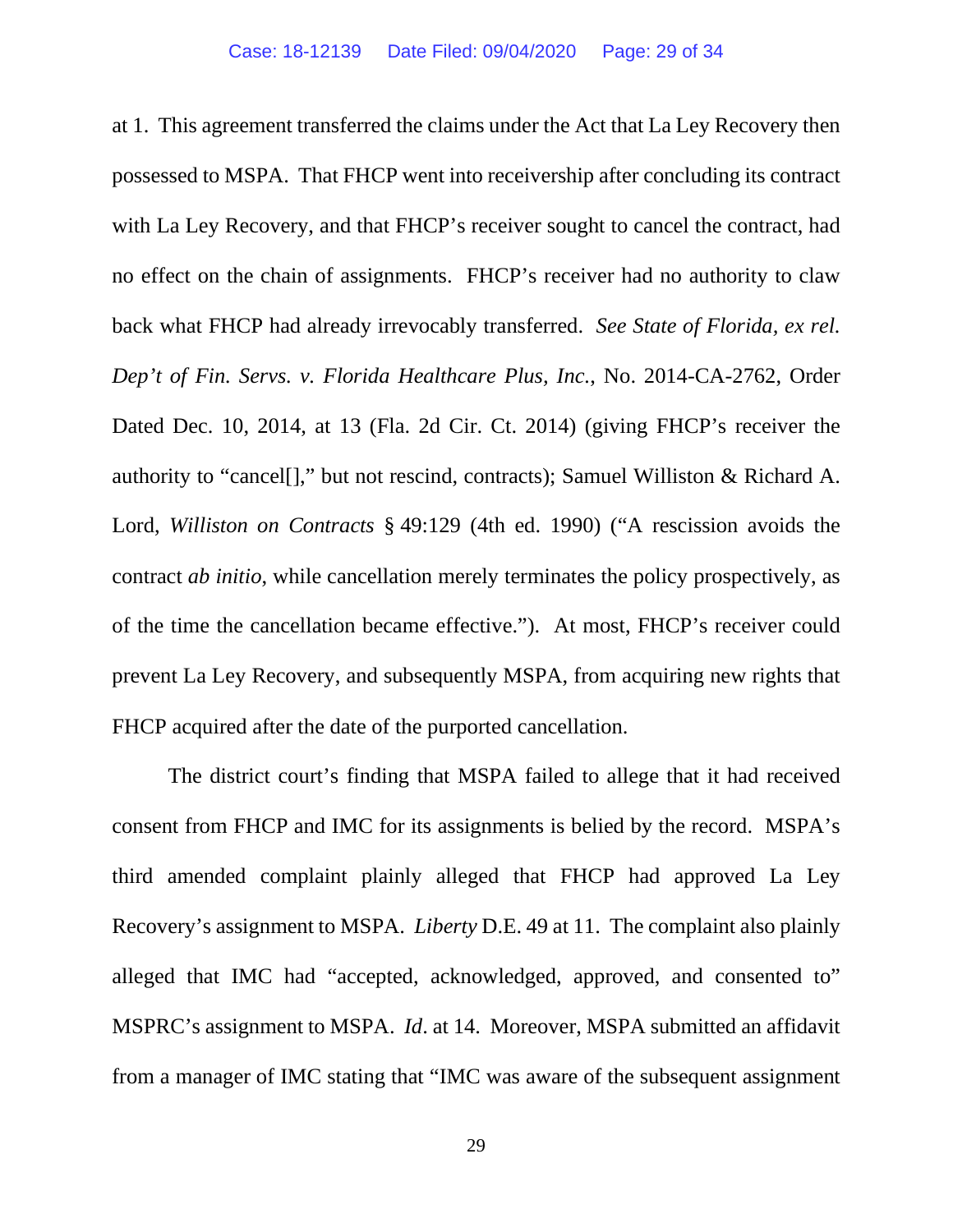from [MSPRC] to MSPA" and that "[n]o prior written consent was needed to effectuate that subsequent assignment because it was ministerial in nature" under the terms of IMC's contract with MSPRC. *Liberty* D.E. 58-2 at 3. Accordingly, we find that the district court erred in dismissing MSPA's FHCP and IMC claims based on the purported cancellation and validity of MSPA's assignments.

#### **IV**

Defendants advance several alternative bases for affirmance. Across claims, Defendants argue that (1) Plaintiffs' contracts are "mere contingency agreements" rather than assignments; (2) Plaintiffs failed to comply with their supposed pre-suit notice requirements; and (3) there exist potential defects with MSPRC's chain of assignments. These arguments are without merit.

With respect to their first argument, Defendants, despite claiming to do so, *see, e.g.*, Liberty br. at 29–30, point to no cases in which a court characterized Plaintiffs' contracts as contingency arrangements or collection-only agreements rather than assignments. The one district court to consider this question was "not persuaded" that Plaintiffs' contracts were anything other than assignments. *MSP Recovery Claims, Series LLC v. Farmers Ins. Exchange*, Nos. 17-cv-02522 & 17 cv-02559, 2018 WL 5086623, at \*12 (C.D. Cal. Aug. 13, 2018). Defendants contend that Plaintiffs must have contingency arrangements or collection-only agreements rather than assignments because their contracts grant the supposed assignors a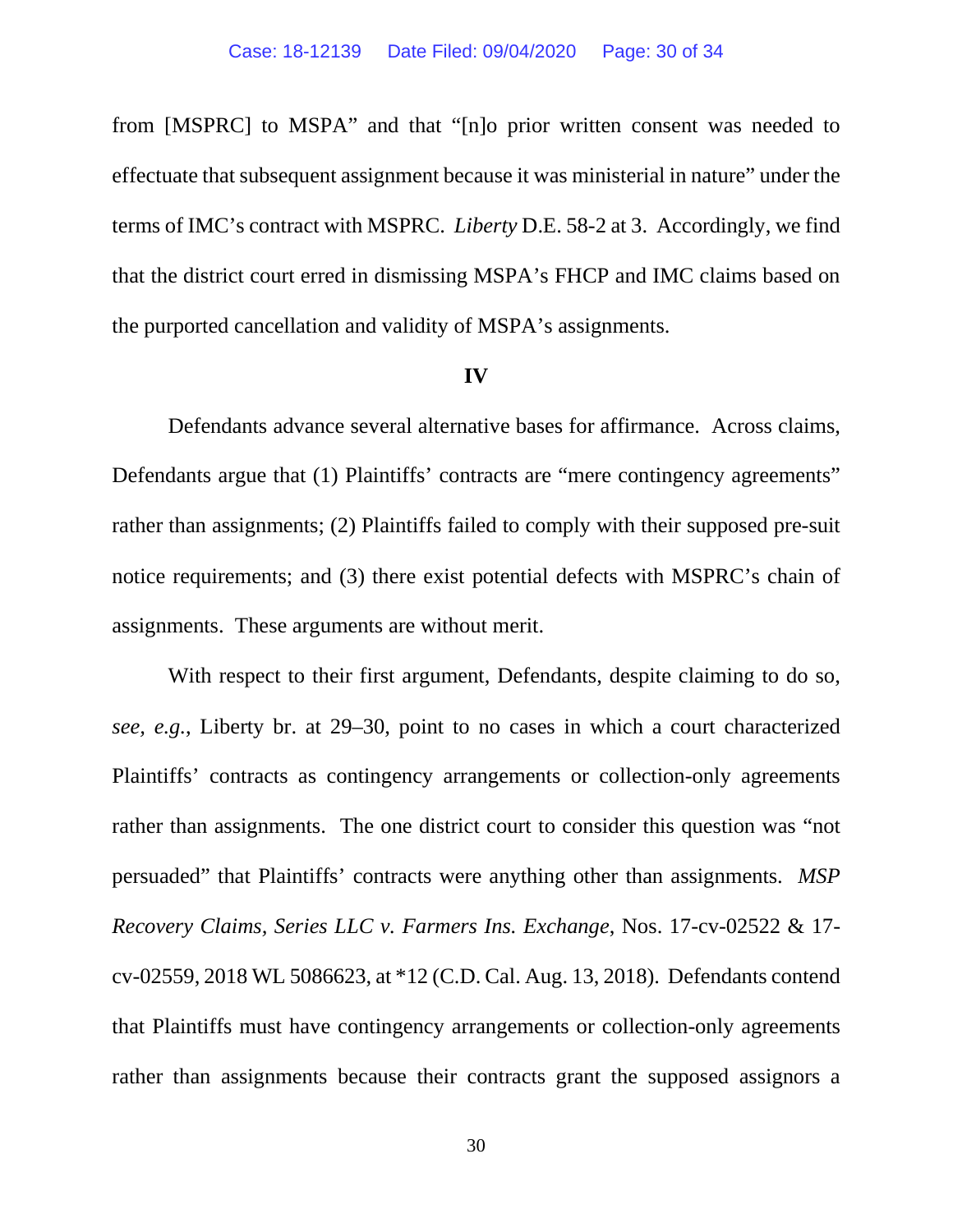contingency interest, and because the clear purpose of the contracts is to provide the supposed assignors with recovered payments. But the Supreme Court has held that contracts that include recovery-sharing provisions, even if they require the assignee to "remit all litigation proceeds" to the assignor, are still properly construed as assignments. *Sprint Commc'ns*, 554 U.S. at 273–85 (outlining the history of "assignees for collection"). Defendants also argue that the fact that Plaintiffs' contracts have termination provisions cuts against the contracts being assignments. Although the termination provisions are curious in this context, given that an assignor's transferred rights would not revert after termination, this oddity alone does not override the plain text of Plaintiffs' contracts. Plaintiffs' contracts repeatedly refer to themselves as "Assignment[s] of Claims," *see, e.g.*, *Liberty* D.E. 49-9 at 2, and include language such as, "Client hereby irrevocably assigns, transfers, conveys, sets over and delivers to [MSPRC], or its assigns, any and all of Client's . . . rights and entitlements . . . to pursue and/or recover monies" from primary payers, *see, e.g.*, *Ace* D.E. 28-1 at 2. We find this language dispositive of the fact that Plaintiffs hold assignments from various downstream actors.

With respect to their second argument, that Plaintiffs failed to comply with alleged pre-suit notice requirements, Defendants point to no law that obligated Plaintiffs to submit "recovery demand letters" or otherwise provide advance notice of their intent to bring a claim. The regulation that Defendants cite to support their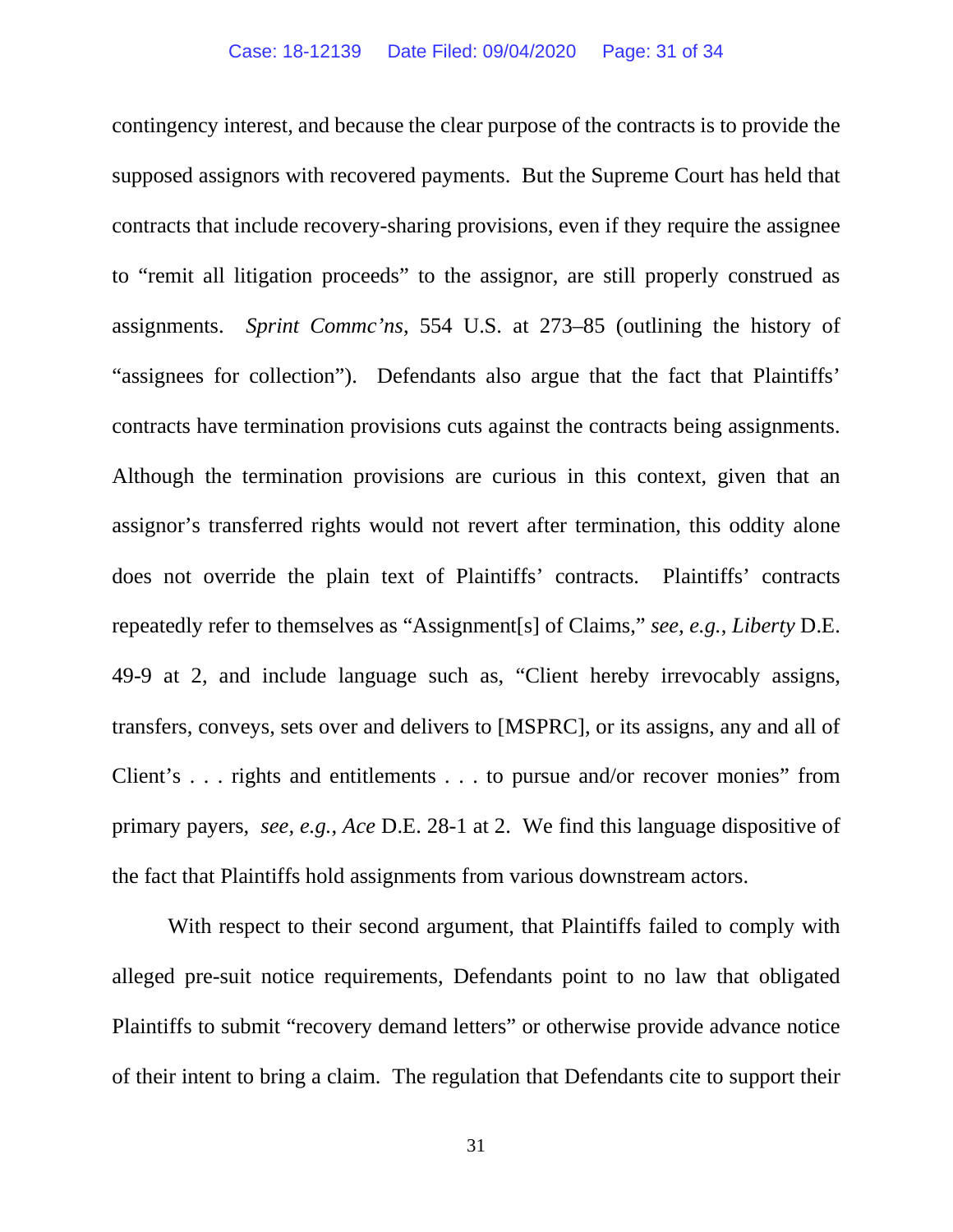#### Case: 18-12139 Date Filed: 09/04/2020 Page: 32 of 34

argument contemplates that primary payers' liability arises not only after the primary payer receives a recovery demand letter *but also* in cases in which "the demonstration of primary payer responsibilities is other than receipt of a recovery demand letter." 42 C.F.R. § 411.22. Although primary payers must have knowledge that they owed a primary payment before a party can claim double damages under the Medicare Secondary Payer Act, *see Glover v. Liggett Grp., Inc.*, 459 F.3d 1304, 1309 (11th Cir. 2006); *see also* 42 C.F.R. § 411.24(i)(2), Plaintiffs plausibly alleged that Defendants had such knowledge.

Plaintiffs alleged that they chose which claims to bring by comparing their assignors' claims data against two sets of documents: Defendants' filings with HHS under 42 U.S.C. § 1395y(b)(7)–(9), which obligates insurers like Defendants to report the claims for which they are primary payers, and certain of Defendants' settlement agreements to which MSPRC had access. The filings with HHS evidence Defendants' knowledge that they owed primary payments, including the primary payments for which Plaintiffs seek reimbursement. For the remaining claims, Defendants' settlement agreements with beneficiaries show, at minimum, that Defendants had constructive knowledge that they owed the primary payments. *See United States v. Baxter Int'l, Inc.*, 345 F.3d 866, 903 (11th Cir. 2003) (finding that a complaint "sufficiently alleges constructive knowledge" on behalf of the primary payer based on the primary payer's entry into a settlement agreement with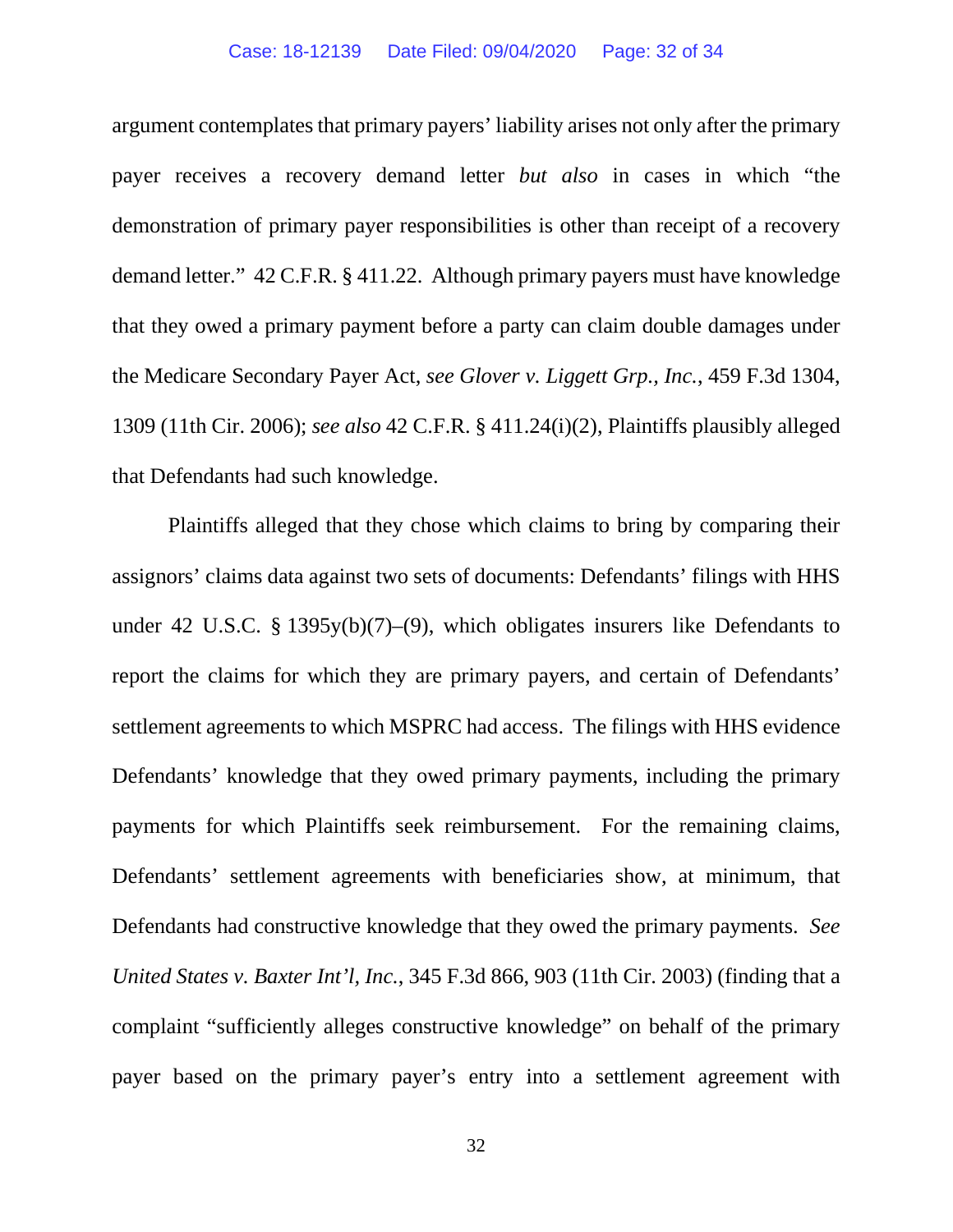beneficiaries). Because Plaintiffs have plausibly alleged Defendants' actual or constructive knowledge, we decline to adopt Defendants' second alternative basis for affirmance.

Third and finally, Defendants argue that MSPRC "asserts defective (or incomplete) assignment chains" because its proffered contracts are between purported assignors and "series LLCs" that are affiliated with but are not themselves MSPRC. ACE br. at 39–40. Defendants liken MSPRC to a parent corporation with subsidiaries and note that parent corporations cannot sue on behalf of their subsidiaries. But Delaware law, under which MSPRC is incorporated, uses permissive language that provides that "series *may* have"—but are not required to have—"separate rights, powers or duties with respect to specified property or obligations of [its affiliated] limited liability company." 6 Del. C. § 18-215 (emphasis added). Depending on how MSPRC's relationships with its affiliated series LLCs are structured, MSPRC may have the same rights as or rights separate from the series LLCs with respect to the assignments. Nothing in the record suggests that MSPRC's relationships with its series LLCs preclude MSPRC from asserting those series LLCs' rights. At the pleading stage, we accept as true MSPRC's allegation that it has the right to bring claims under the proffered contracts. As with the previous alternative bases for affirmance, we find this third basis meritless.